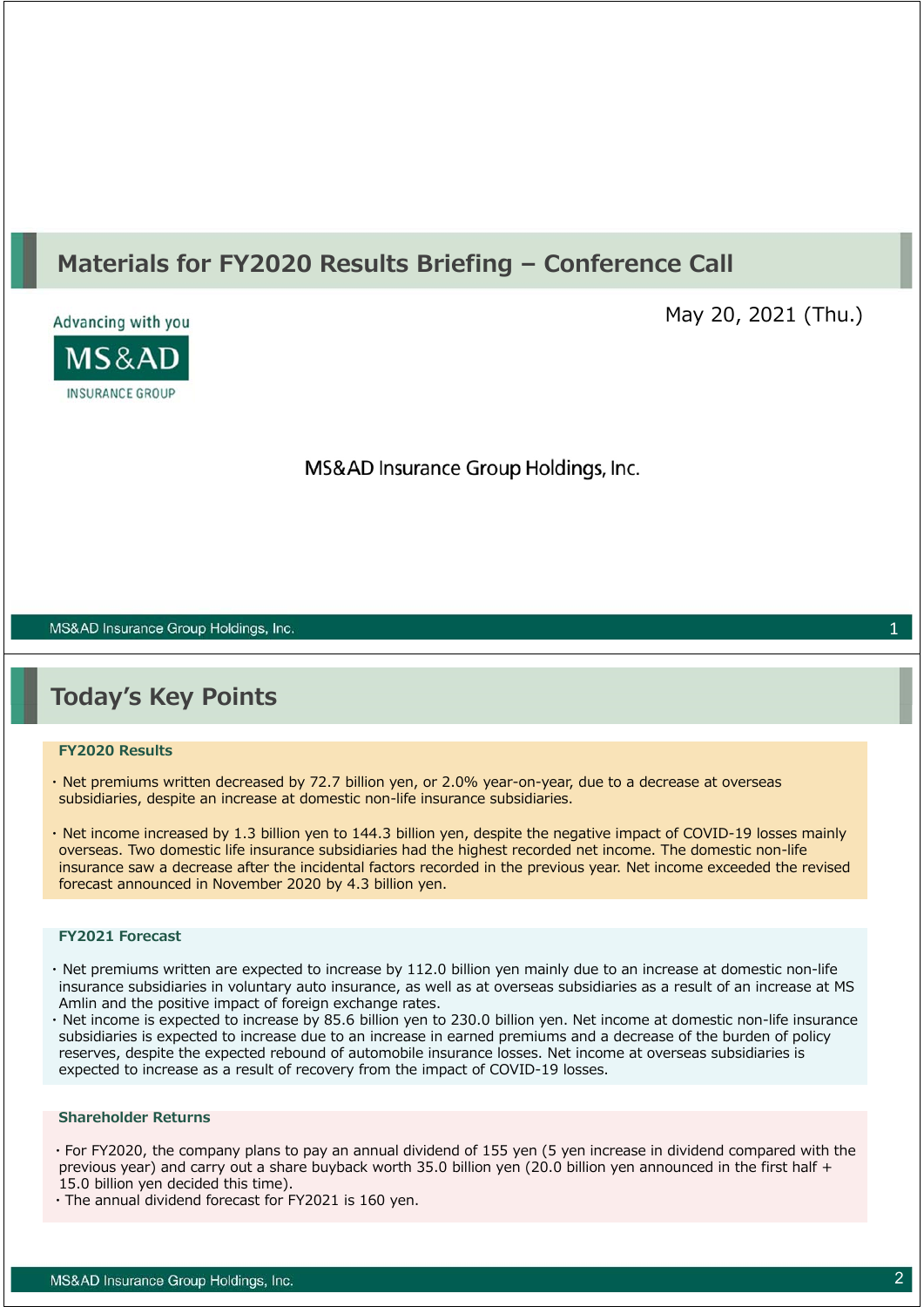### **Summary of FY2020 Results**

| <b>Consolidated Earnings</b>                                 | Page 5-12  |
|--------------------------------------------------------------|------------|
| Domestic Non-Life Insurance Companies                        | Page 13-15 |
| Domestic Life Insurance Companies                            | Page 16-17 |
| Overseas Subsidiaries                                        | Page 18    |
| (Reference) Domestic Non-Life Insurance Companies, MSI & ADI | Page 19-21 |
| (Reference) MS Amlin's Results for FY2020                    | Page 22    |
| (Reference) ESR                                              | Page 23    |
|                                                              |            |

### **Projected Results for FY2021**

| <b>Consolidated Earnings Forecasts</b>                       | Page 25-28 |
|--------------------------------------------------------------|------------|
| Major Assumptions for Earnings Forecasts                     | Page 29    |
| Domestic Non-Life Insurance Companies                        | Page 30-31 |
| Domestic Life Insurance Companies                            | Page 32-33 |
| Overseas Subsidiaries                                        | Page 34    |
| (Reference) Domestic Non-Life Insurance Companies, MSI & ADI | Page 35-36 |
| (Reference) MS Amlin's Forecast for FY2021                   | Page 37    |

Please also refer to an Excel data file uploaded on our website.

MS&AD Insurance Group Holdings, Inc.

# **Summary of FY2020 Results**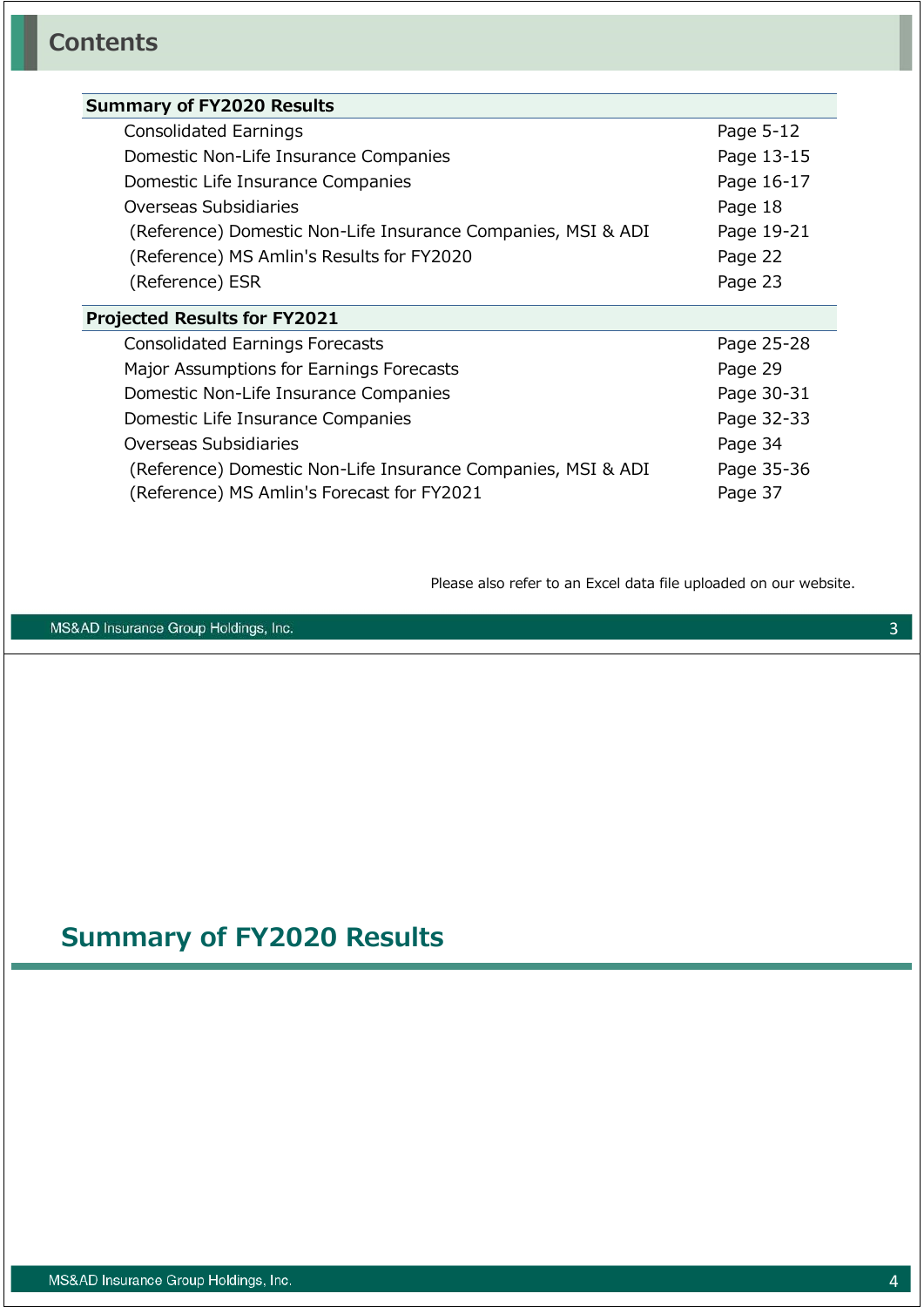# **Consolidated Earnings for FY2020 (1) - Overview (i) (Top line)**

#### **Non-life insurance subsidiaries**

|                                   | <u>NUIFING INSURANCE SUDSIGNIES</u>                                                 |                |                |            | 1 <b>.</b> <i>.</i> |
|-----------------------------------|-------------------------------------------------------------------------------------|----------------|----------------|------------|---------------------|
|                                   |                                                                                     | FY2019         | FY2020         |            |                     |
|                                   |                                                                                     | <b>Results</b> | <b>Results</b> | YoY Change | Growth              |
|                                   | Direct premiums written <sup>*</sup><br>(excl. deposit premiums from policyholders) | 3,751.7        | 3,723.2        | $-28.5$    | $-0.8%$             |
| Net premiums written <sup>*</sup> |                                                                                     | 3,573.7        | 3,500.9        | $-72.7$    | $-2.0%$             |
|                                   | Mitsui Sumitomo Insurance                                                           | 1,547.9        | 1,559.5        | 11.6       | 0.8%                |
|                                   | Aioi Nissay Dowa insurance                                                          | 1,276.7        | 1,281.4        | 4.6        | 0.4%                |
|                                   | Mitsui Direct General                                                               | 36.3           | 36.4           | 0.1        | 0.3%                |
|                                   | Overseas subsidiaries                                                               | 711.9          | 623.5          | $-88.3$    | $-12.4%$            |

#### **Life insurance subsidiaries**

|                                    | FY2019         | FY2020         |            |           |
|------------------------------------|----------------|----------------|------------|-----------|
|                                    | <b>Results</b> | <b>Results</b> | YoY Change | Growth    |
| Gross premiums income <sup>*</sup> | 1,393.4        | 1,297.3        | $-96.0$    | $-6.9\%$  |
| MSI Aioi Life                      | 521.2          | 511.9          | $-9.3$     | $-1.8%$   |
| MSI Primary Life                   | 872.1          | 785.4          | $-86.7$    | $-9.9\%$  |
| Life insurance premiums            | 943.7          | $-202.3$       | $-1,146.0$ | $-121.4%$ |

※ Gross premiums income is for domestic life insurance subsidiaries only.

#### MS&AD Insurance Group Holdings, Inc.

### Consolidated Earnings for FY2020 - Full Year (1) - Overview (i) (Top Line)

(Non-Life Insurance Subsidiaries: Domestic and Overseas)

- ・ Net premiums written decreased by 72.7 billion yen, or 2.0% year-on-year, due to a decrease at overseas subsidiaries, despite an increase at domestic non-life insurance subsidiaries.
- ・ Net premiums written for the two main domestic non-life insurance subsidiaries increased by 16.2 billion yen, or 0.6% year on year, due to an increase in voluntary automobile insurance and fire insurance, despite a decrease in compulsory automobile liability insurance (CALI). Excluding residential earthquake and CALI, net premiums written increased by 62.5 billion yen, or 2.5%.
	- Net premiums written for fire insurance increased by 35.8 billion yen mainly due to the effect of the rate revision in October 2019 and brisk sales of commercial fire insurance.
	- Net premiums written for voluntary automobile insurance increased by 29.5 billion yen mainly due to the effect of the rate revision in January 2020 and the increase in the unit price as a result of various measures to raise it.
	- Net premiums written for CALI decreased by 46.1 billion yen mainly due to the large effect of the rate revision.
	- Net premiums written for overseas insurance subsidiaries decreased by 88.3 billion yen, due to the impact of the strong yen and measures to improve MS Amlin's profitability.

(Domestic Life Insurance Subsidiaries)

・MSI Aioi Life: See slide 16. MSI Primary Life: See slide 17.

Life insurance premiums was a negative 202.3 billion yen mainly because the premiums income was exceeded by the surrender value resulting from cancellation of policies that reached certain amounts set as a target by policyholders at MSI Primary Life as a result of appreciation of the Australian dollar.

5

 $(yhn)$ 

 $(\nPsi$ bn)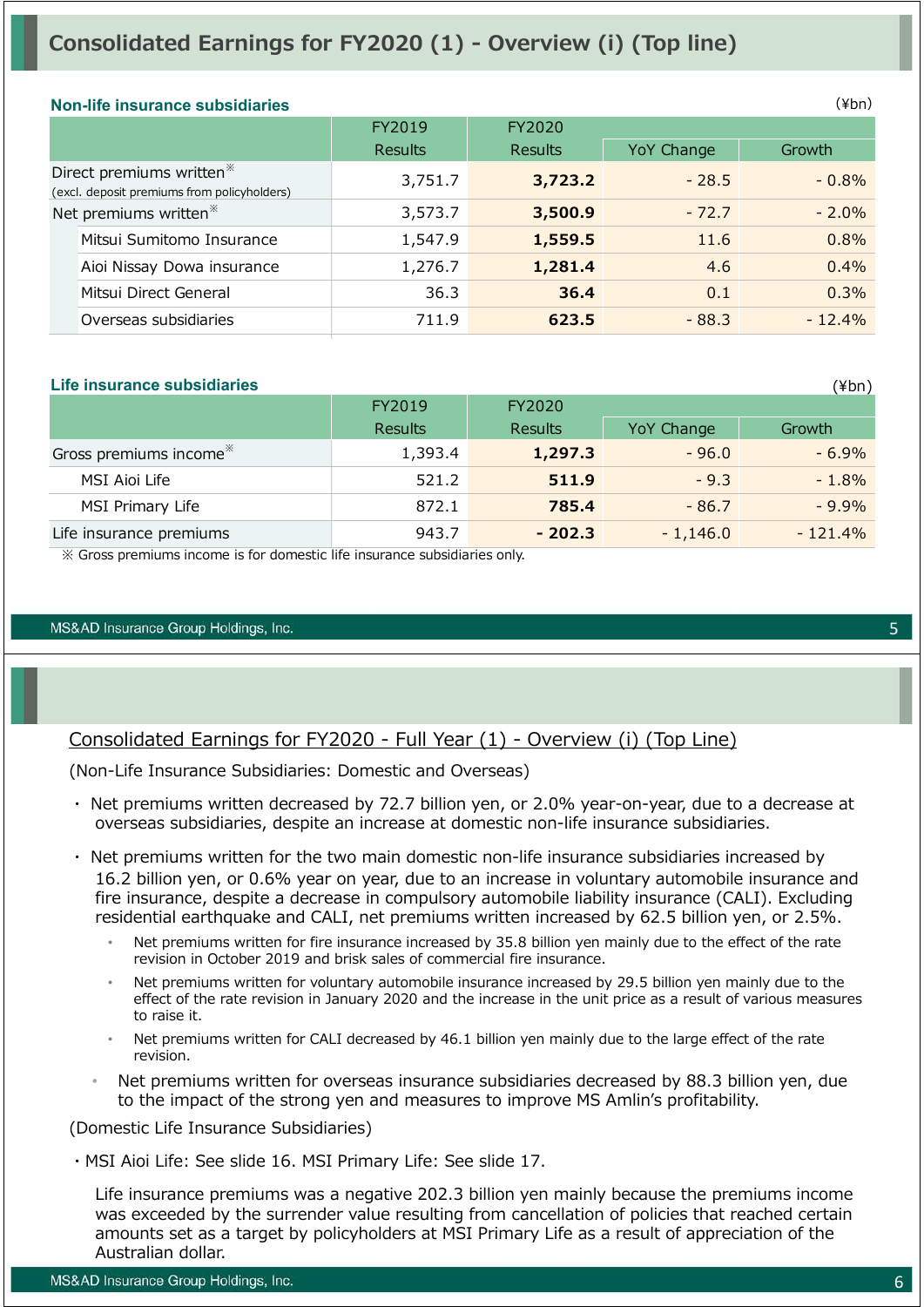# **Consolidated Earnings for FY2020 (1) - Overview (ii) (Bottom line)**

|                                   | FY2019         | FY2020         |            |              |
|-----------------------------------|----------------|----------------|------------|--------------|
|                                   | <b>Results</b> | <b>Results</b> | YoY Change | Change Ratio |
| Ordinary profit/loss              | 157.7          | 306.5          | 148.8      | 94.4%        |
| Mitsui Sumitomo Insurance         | 89.1           | 131.6          | 42.4       | 47.7%        |
| Aioi Nissay Dowa Insurance        | 58.6           | 32.4           | $-26.1$    | $-44.6%$     |
| Mitsui Direct General Insurance   | 0.1            | 1.3            | 1.1        | 668.8%       |
| <b>MSI Aioi Life</b>              | 18.6           | 25.6           | 6.9        | 37.3%        |
| <b>MSI Primary Life</b>           | 31.4           | 160.0          | 128.6      | 408.9%       |
| Overseas subsidiaries             | 50.7           | 12.8           | $-37.9$    | $-74.8%$     |
| Consolidation adjustments, others | $-91.1$        | $-57.4$        | 33.6       |              |
| Net income/loss <sup>**</sup>     | 143.0          | 144.3          | 1.3        | 1.0%         |
| Mitsui Sumitomo Insurance         | 94.0           | 92.2           | $-1.8$     | $-2.0%$      |
| Aioi Nissay Dowa Insurance        | 44.7           | 21.6           | $-23.1$    | $-51.7%$     |
| Mitsui Direct General Insurance   | 0.1            | 0.8            | 0.7        | 514.4%       |
| <b>MSI Aioi Life</b>              | 7.5            | 11.9           | 4.4        | 58.8%        |
| <b>MSI Primary Life</b>           | 20.3           | 43.1           | 22.8       | 112.3%       |
| Overseas subsidiaries             | 36.1           | $-3.1$         | $-39.3$    | $-108.8%$    |
| Consolidation adjustments, others | $-59.9$        | $-22.1$        | 37.7       |              |

※ Consolidated net income represents net income attributable to owners of the parent.

Net income of subsidiaries is on an equity stake basis, same hereafter.

#### MS&AD Insurance Group Holdings, Inc.

### Consolidated Earnings for FY2020 - Full Year (1) - Overview (ii) (Bottom Line)

#### [Net Income]

(Group Consolidated)

Net income was 144.3 billion yen.

The 1.3 billion yen increase was mainly due the highest recorded net income at the two domestic life insurance subsidiaries and removal of the previous year's incidental factors, despite a decrease in net income at the two domestic non-life insurance subsidiaries and overseas subsidiaries.

(Domestic non-life insurance subsidiaries)

- Although losses from fire and casualty insurance and expenses increased, underwriting profit (before reflection of catastrophe reserve) increased by 34.9 billion yen due to a decrease in losses from domestic natural catastrophes and automobile insurance.
- Underwriting profit increased by 2.9 billion yen despite a decrease in reversal of the catastrophe reserve by 31.9 billion yen.
- Investment income and others increased by 13.3 billion yen, recovering after the previous year's impairment loss of securities.
- Net income was 113.8 billion yen, a decrease of 25.0 billion yen compared to the previous year when a reversal of the price fluctuation reserve was recorded.

(Domestic life insurance subsidiaries)

MSI Aioi Life: See slide 16; MSI Primary Life: See slide 17

(Overseas subsidiaries)

• Overseas subsidiaries: See slide 18; MS Amlin: See slide 22

MS&AD Insurance Group Holdings, Inc.

(¥bn)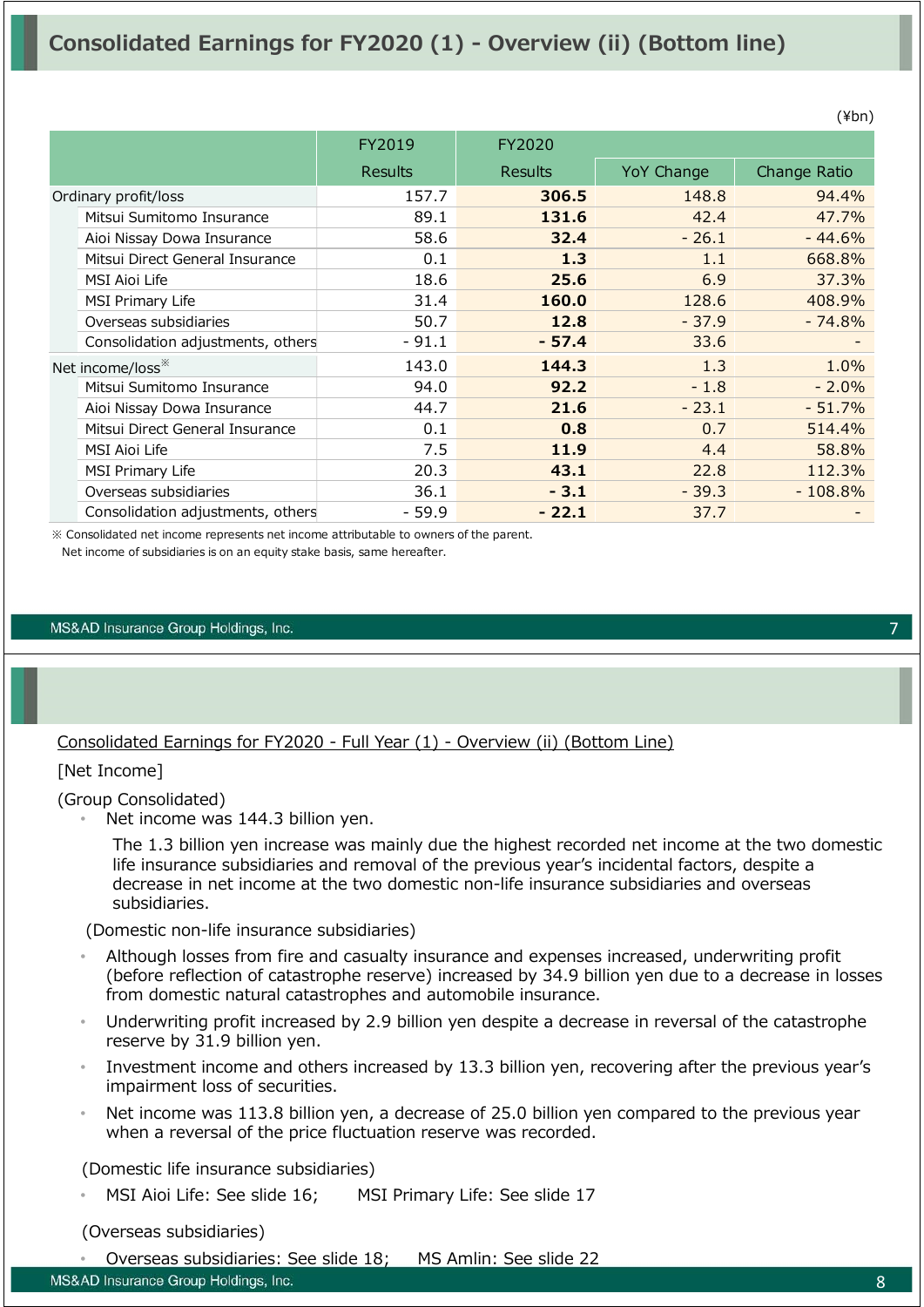# **Consolidated Earnings for FY2020 (2) - Year-on-Year Comparison (i)**

- Net income for (7) the two main domestic non-life insurance companies decreased due to removal of the previous year's incidental factors included in (6), despite an increase in  $(1 \sim 4)$  underwriting profit and (5) investment profit/loss and others.
- Despite a decrease in (8) overseas subsidiaries largely affected by COVID-19 and (7) non-life insurance, net income increased by 1.3 billion yen due to an increase in (8) domestic life insurance and (10) after the previous year's one-time amortization of goodwill of affiliated overseas companies.



MS&AD Insurance Group Holdings, Inc.

# **Consolidated Earnings for FY2020 (2) – YoY Results Comparison (ii)**

#### **Factors in YoY changes in consolidated net income**

| $\frac{1}{2}$                                                                                                                                                |      | FY2019<br><b>Results</b> | FY2020<br><b>Results</b> | <b>Difference</b> |
|--------------------------------------------------------------------------------------------------------------------------------------------------------------|------|--------------------------|--------------------------|-------------------|
| Consolidated net income/loss                                                                                                                                 |      | 143.0                    | 144.3                    | 1.3               |
| Domestic non-life insurance <sup>**1</sup> :<br>Underwriting profit/loss (excl. residential<br>earthquake and CALI (compulsory auto<br>liability insurance)) |      | 8.4                      | 11.4                     | 2.9               |
| Earned premiums and others                                                                                                                                   | (1)  | 2,428.1                  | 2,495.9                  | 67.7              |
| Incurred losses (incl. loss<br>adjustment expenses)                                                                                                          | (2)  | $-1,499.1$               | $-1,509.1$               | $-9.9$            |
| Provision/reversal of catastrophe<br>reserve                                                                                                                 | (3)  | $-33.3$                  | $-65.3$                  | $-31.9$           |
| Underwiting expenses and others <sup>*2</sup>                                                                                                                | (4)  | $-887.1$                 | $-909.9$                 | $-22.8$           |
| Investment profit/loss and others                                                                                                                            | (5)  | 139.2                    | 152.6                    | 13.3              |
| Others (extraordinary loss, taxes, etc.)                                                                                                                     |      | $-8.8$                   | $-50.2$                  | $-41.3$           |
| Domestic non-life insurance: Total                                                                                                                           |      | 138.8                    | 113.8                    | $-25.0$           |
| Domestic life insurance subsidiaries                                                                                                                         |      | 27.8                     | 55.0                     | 27.2              |
| Overseas subsidiaries                                                                                                                                        |      | 36.1                     | $-3.1$                   | $-39.3$           |
| Consolidation adjustments and others                                                                                                                         | (10) | $-59.7$                  | $-21.2$                  | 38.5              |

 $^{\rm 1}$  Figures for domestic non-life insurance are the simple sum of MSI and ADI.

※2 "Earned premiums and others" include expenses.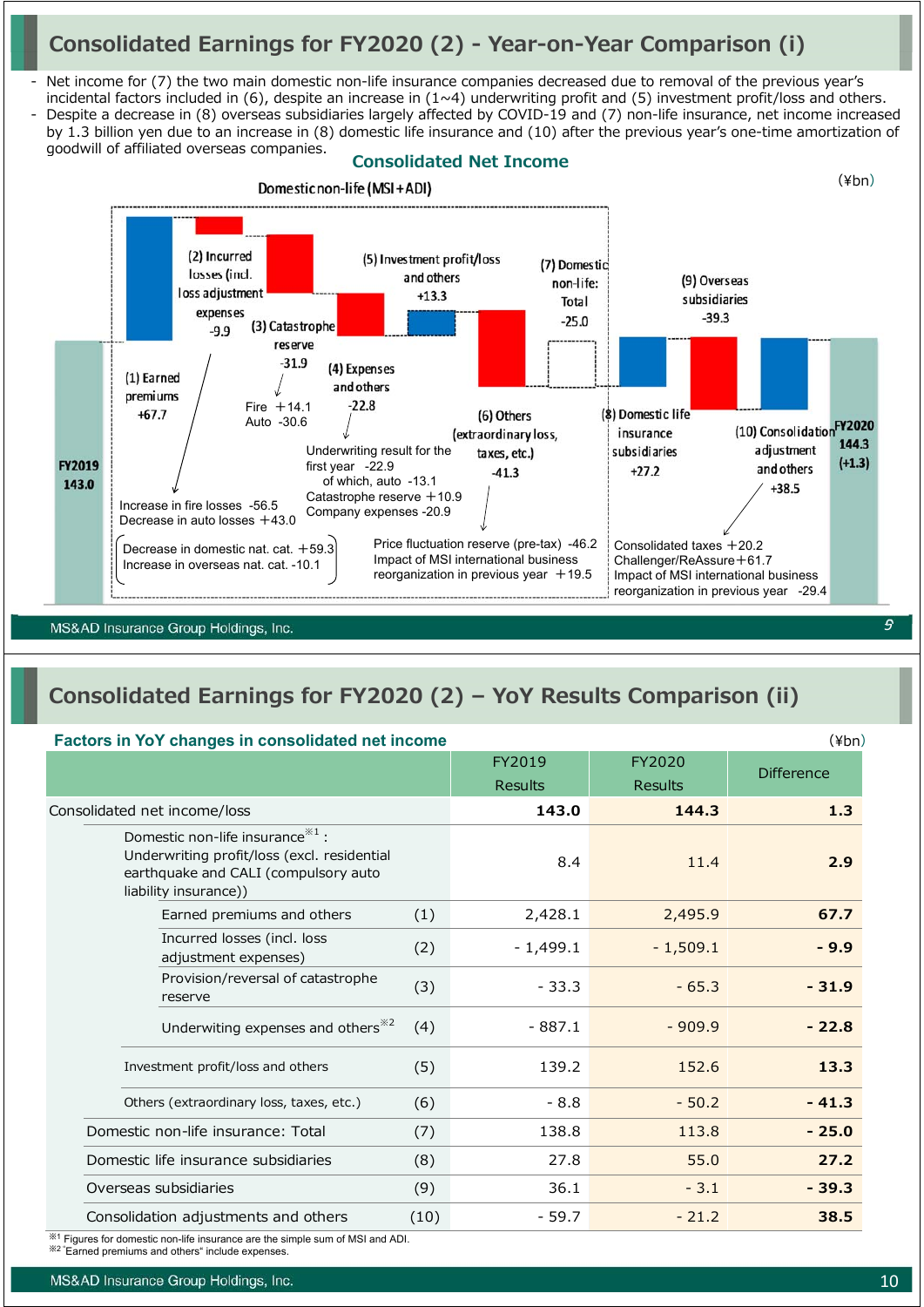# **Consolidated Earnings for FY2020 (3) – Group Adjusted Profit**

- Group Adjusted Profit decreased by 18.5 billion year-on-year mainly due to an increase in COVID-19 losses, as well as and a decrease in profit in the international business as a result of increased overseas natural catastrophe losses. However, Group Adjusted Profit exceeded the revised forecast announced in November 2020 by 4.6 billion yen.
- Group Adjusted Profit in the domestic non-life insurance business increased by 38.9 billion yen as a result of increased underwriting profit (prior to reflecting catastrophe reserve) and investment profit. (¥bn)

|                                                                    | FY2019         | FY2020         |            |
|--------------------------------------------------------------------|----------------|----------------|------------|
|                                                                    | <b>Results</b> | <b>Results</b> | YoY Change |
| Group Adjusted Profit <sup>*1</sup>                                | 233.1          | 214.6          | $-18.5$    |
| Domestic non-life insurance business                               | 119.5          | 158.5          | 38.9       |
| Domestic life insurance business                                   | 29.7           | 56.9           | 27.2       |
| International business                                             | 49.4           | $-7.1$         | $-56.5$    |
| Financial services business and risk-<br>related services business | 4.8            | 6.1            | 1.3        |
| Others <sup>*2</sup>                                               | 29.6           |                | $-29.6$    |
| Group Adjusted ROE <sup>*1</sup>                                   | 8.0%           | 6.7%           | $-1.3DD$   |

※<sup>1</sup> For the definition of Group Adjusted Profit and Group Adjusted ROE, see the last page.

※<sup>2</sup> Including net decrease in income taxes paid during the previous fiscal year due to the effects of reorganization of the international business of MSI



※<sup>3</sup> "+" in case of provision, "-" in case of reversal

※<sup>4</sup> Amortization of goodwill and others: -26.9 billion yen,

Extraordinary income/loss excluding reserves for price fluctuation, etc.: 9.7 billion yen (including the 19.4 billion yen impact of the introduction of

consolidated taxation system and the -11.5 billion yen tax burden associated with the exchange of shares of affiliates).

MS&AD Insurance Group Holdings, Inc.

# **Consolidated Earnings for FY2020 (4) – Impact of Natural Catastrophes FY2019 (Domestic and Overseas)**

- Incurred losses of domestic natural catastrophes decreased by 59.3 billion yen year-on-year to 71.1 billion. Incurred losses of overseas natural catastrophes increased by 34.0 billion yen year-on-year to 53.7 billion yen.
- Incurred losses from COVID-19 were 65.8 billion yen.
- Consolidation adjustments include the estimated loss at overseas subsidiaries from the North American cold wave that occurred in February 2021.

| (¥bn)<br><b>Impact of domestic natural catastrophes</b> |                      |        | Impact of overseas natural catastrophes <sup>*</sup> |                                              |                          | (¥bn)  |                   |
|---------------------------------------------------------|----------------------|--------|------------------------------------------------------|----------------------------------------------|--------------------------|--------|-------------------|
|                                                         | <b>Incuured Loss</b> |        |                                                      |                                              | <b>Incurred Loss</b>     |        |                   |
|                                                         | FY2019               | FY2020 |                                                      |                                              | FY2019                   | FY2020 |                   |
|                                                         | <b>Results</b>       | Result | <b>YoY Change</b>                                    |                                              | <b>Results</b>           | Result | <b>YoY Change</b> |
| Mitsui Sumitomo Insurance                               | 71.1                 | 42.7   | $-28.3$                                              | Aioi Nissay Dowa Insurance                   | 8.4                      | 16.5   | 8.0               |
| Aioi Nissay Dowa Insurance                              | 59.4                 | 28.3   | $-31.0$                                              | MS Amlin                                     | 11.2                     | 23.0   | 11.8              |
| Total                                                   | 130.5                | 71.1   | $-59.3$                                              | <b>Others</b><br>(Mitsui Sumitomo Insurance) | $\overline{\phantom{a}}$ | 2.1    | 2.1               |

| (¥bn)             | Impact of overseas natural catastrophes* | $(\frac{4}{2})$ |                      |                   |
|-------------------|------------------------------------------|-----------------|----------------------|-------------------|
|                   |                                          |                 | <b>Incurred Loss</b> |                   |
|                   |                                          | FY2019          | FY2020               |                   |
| <b>YoY Change</b> |                                          | <b>Results</b>  | Result               | <b>YoY Change</b> |
| $-28.3$           | Aioi Nissay Dowa Insurance               | 8.4             | 16.5                 | 8.0               |
| $-31.0$           | <b>MS Amlin</b>                          | 11.2            | 23.0                 | 11.8              |
| $-59.3$           | Others<br>(Mitsui Sumitomo Insurance)    |                 | 2.1                  | 2.1               |
|                   | Consolidation adjustments                |                 | 12.0                 | 12.0              |
|                   | Total                                    | 19.7            | 53.7                 | 34.0              |

※Consolidation adjustments is the additionally recorded loss from the North American cold wave that occurred in February 2021. This loss was recorded

in 1Q of FY2021 at overseas subsidiaries (FY: January – December). ※Calculation for overseas natural catastrophes is done internally. The figure for

MSI is limited to the estimated loss from the North American cold wave.

(¥bn)

#### **Incurred losses from COVID-19**

|                               |      | <b>MSI</b> | ADI  | Overseas subsidiaries |                 |
|-------------------------------|------|------------|------|-----------------------|-----------------|
|                               |      |            |      |                       | <b>MS Amlin</b> |
| Incurred losses from COVID-19 | 65.8 | よつ         | 16.7 | 43.8                  | 42.8            |

MSI: Overseas travel, event cancellation, business interruption insurance (mainly overseas inward reinsurance), etc.

ADI: Head Office reinsurance and others

MS Amlin: business interruption, guarantee, event cancellation insurance and others (incl. reinsurance)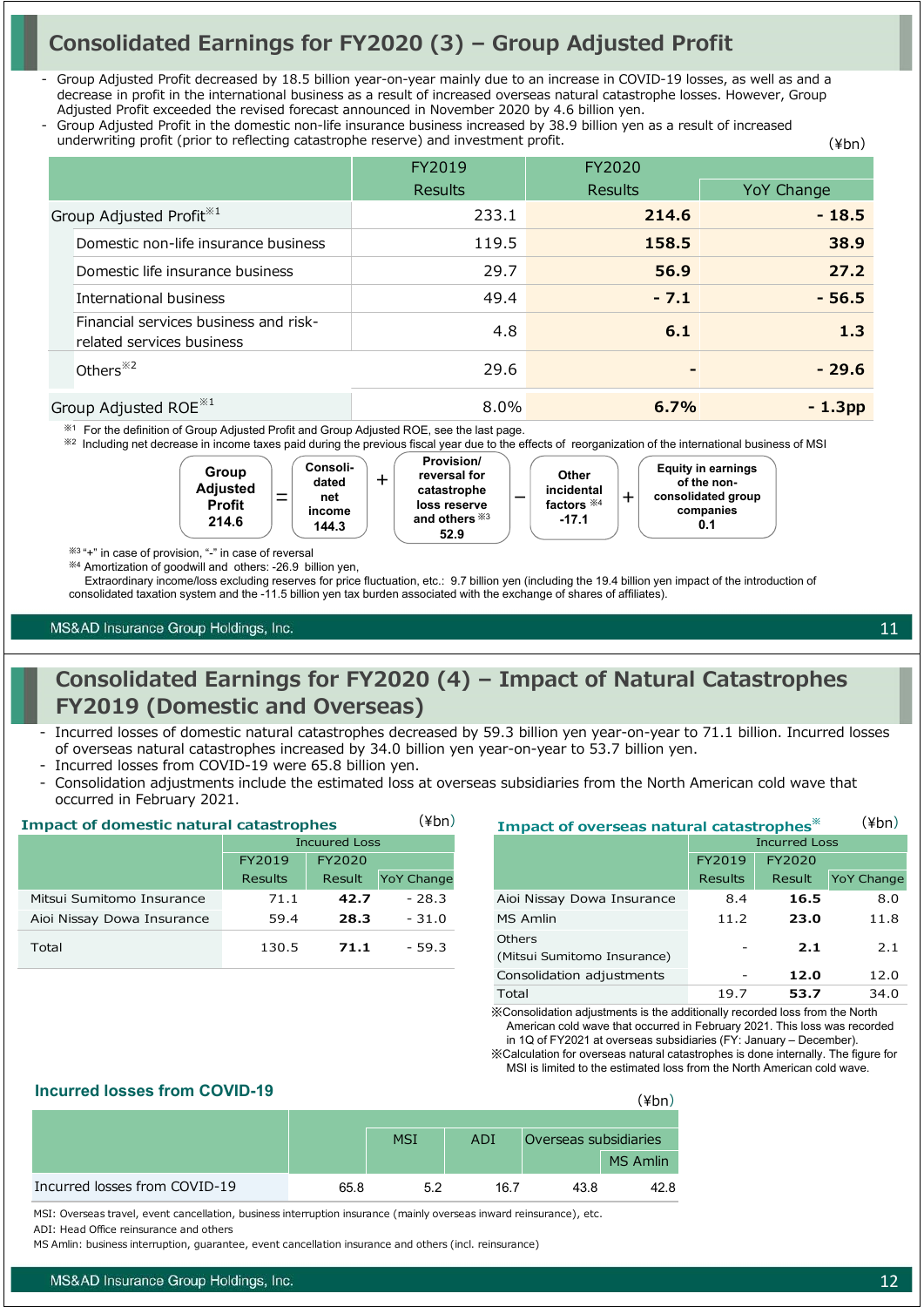- Underwriting profit (prior to reflecting catastrophe reserve) increased by 34.9 billion yen mainly due to an increase in earned premiums and a decrease in domestic natural catastrophe losses and auto insurance incurred losses, despite increased fire insurance losses and expenses. (¥bn)

|                                                                                |         | Simple Sum        |         | MSI (Non-Consolidated) |         | ADI (Non-Consolidated) |
|--------------------------------------------------------------------------------|---------|-------------------|---------|------------------------|---------|------------------------|
|                                                                                |         | <b>YoY Change</b> |         | YoY Change             |         | YoY Change             |
| Net premiums written <sup>*1</sup>                                             | 2,840.9 | 16.2              | 1,559.5 | 11.6                   | 1,281.4 | 4.6                    |
| Earned premiums <sup>*2</sup>                                                  | 2,495.9 | 67.7              | 1,380.9 | 38.1                   | 1,115.0 | 29.6                   |
| Incurred losses (including loss<br>$(-)$<br>adjustment expenses) <sup>32</sup> | 1,509.1 | 9.9               | 839.4   | 9.2                    | 669.7   | 0.6                    |
| Underwriting expenses <sup>32</sup><br>$(-)$                                   | 879.9   | 20.9              | 475.7   | 14.9                   | 404.1   | 6.0                    |
| Commissions and collection<br>expenses <sup>*2</sup>                           | 535.5   | 21.9              | 283.6   | 13.0                   | 251.8   | 8.8                    |
| Other underwriting expenses <sup>*2</sup>                                      | 344.4   | $-0.9$            | 192.0   | 1.8                    | 152.3   | $-2.8$                 |
| Underwriting profit/loss prior to                                              | 76.7    | 34.9              | 55.9    | 26.3                   | 20.8    | 8.6                    |
| reflecting catastrophe reserve                                                 |         |                   |         |                        |         |                        |
| Net catastrophe reserve                                                        | $-65.3$ | $-31.9$           | $-32.0$ | $-9.7$                 | $-33.3$ | $-22.2$                |
| Underwriting profit/loss after reflecting                                      | 11.4    | 2.9               | 23.9    | 16.5                   | $-12.4$ | $-13.6$                |
| catastrophe reserve                                                            |         |                   |         |                        |         |                        |
| EI loss ratio $*^{2}$                                                          | 60.5%   | $-1.2$ pp         | 60.8%   | $-1.0pp$               | 60.1%   | $-1.5$ pp              |
| Net loss ratio <sup>**1</sup>                                                  | 59.3%   | $-3.4pp$          | 59.8%   | $-3.5pp$               | 58.6%   | $-3.4pp$               |
| Net expense ratio <sup>*1</sup>                                                | 33.7%   | 0.6 <sub>pp</sub> | 32.7%   | 0.7 <sub>pp</sub>      | 34.9%   | 0.4 <sub>pp</sub>      |
| Combined ratio <sup>*1</sup>                                                   | 93.0%   | $-2.8pp$          | 92.5%   | $-2.8pp$               | 93.5%   | $-3.0pp$               |

※1 All lines ※2 Excluding residential earthquake and CALI (compulsory auto liability insurance)

※ "Earned premiums" are calculated with adjustments including unearned premiums (excl. natural catastrophe policy reserves) and reserve funds.

MS&AD Insurance Group Holdings, Inc.

## **Domestic Non-Life Insurance Companies (1) – MSI & ADI Results for FY2020 (ii)**

- Investment profit increased by 13.3 billion yen mainly due to a drop in impairment losses on securities in the previous year, despite a decrease in gains on sales of securities and net interest and dividends income.

|                                                          |        |                   |       |                        |         | (¥bn)                  |
|----------------------------------------------------------|--------|-------------------|-------|------------------------|---------|------------------------|
|                                                          |        | Simple Sum        |       | MSI (Non-Consolidated) |         | ADI (Non-Consolidated) |
|                                                          |        | <b>YoY Change</b> |       | YoY Change             |         | <b>YoY Change</b>      |
| Underwriting profit/loss                                 | 11.4   | 2.9               | 23.9  | 16.5                   | $-12.4$ | - 13.6                 |
| Net interest and dividends income                        | 111.9  | $-4.1$            | 70.8  | $-1.0$                 | 41.1    | $-3.1$                 |
| Gains/losses on sales of securities                      | 67.2   | $-18.7$           | 49.7  | $-4.1$                 | 17.4    | $-14.5$                |
| Impairment losses on securities (-)                      | 1.8    | $-30.0$           | 0.9   | $-19.9$                | 0.9     | $-10.0$                |
| Investment profit/loss and other<br>ordinary profit/loss | 152.6  | 13.3              | 107.6 | 25.9                   | 44.9    | $-12.5$                |
| Ordinary profit/loss                                     | 164.0  | 16.3              | 131.6 | 42.4                   | 32.4    | $-26.1$                |
| <b>Extraordinary income/loss</b>                         | $-7.0$ | 139.3             | 0.6   | 128.7                  | $-7.6$  | 10.6                   |
| Income before taxes                                      | 157.0  | 155.7             | 132.2 | 171.2                  | 24.8    | - 15.5                 |
| <b>Taxes and others</b>                                  | 43.2   | 180.7             | 40.0  | 173.1                  | 3.2     | 7.6                    |
| Net income/loss                                          | 113.8  | - 25.0            | 92.2  | $-1.8$                 | 21.6    | - 23.1                 |

|                                                                | $MSI + ADI$ |                   |  |
|----------------------------------------------------------------|-------------|-------------------|--|
|                                                                |             | <b>YoY Change</b> |  |
| <reference> Sales of strategic<br/>equity holdings</reference> | 102.7       | $-9.0$            |  |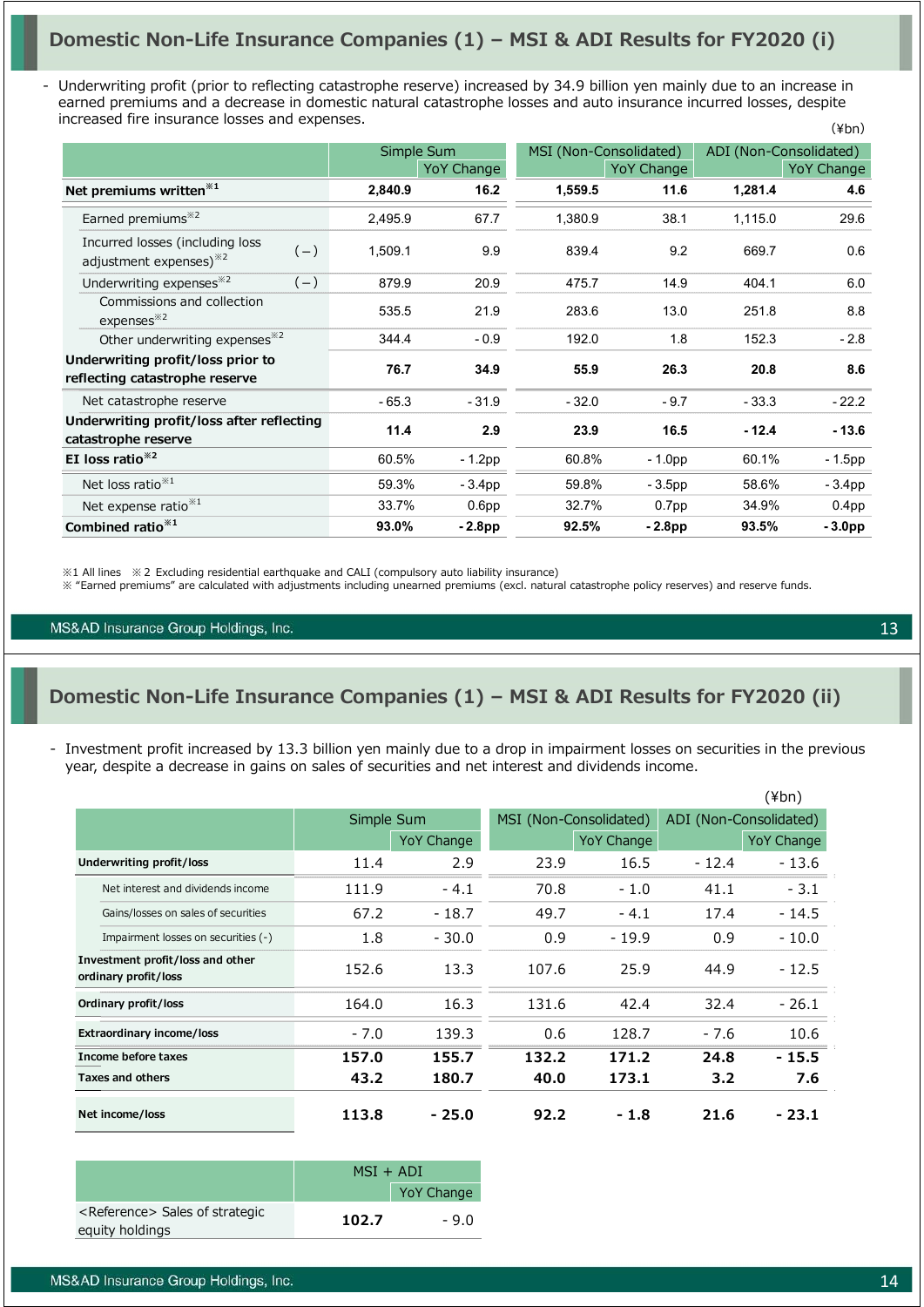# **Domestic Non-Life Insurance Companies FY2020 (2) - Voluntary Auto Insurance**

- The cumulative number of accidents decreased by 11.2% year-on-year due to a drop in traffic volume caused by economic stagnation.
- E/I loss ratio decreased by 4.4 points year-on-year to 54.4%. This is due to a decrease in number of accidents, although the payout per claim continued to rise.



MS&AD Insurance Group Holdings, Inc.

15

# **Domestic Life Insurance / MSI Aioi Life - Results for FY2020**

- Amount of new policies recovered to 85.5% of the previous fiscal year's level, which is an improvement from the 2Q result of 78.0% that was mainly caused by COVID-19.
- **MSI Aioi Life** (¥bn) Net income increased by 4.4 billion yen year-on-year due to reduction in expenses, as well as a decrease in new policies expenses such as agent commissions and the burden of provision for policy reserves.

|                                             | FY2019         | FY2020   |                   |              |
|---------------------------------------------|----------------|----------|-------------------|--------------|
|                                             | <b>Results</b> | Results  | <b>YoY Change</b> | Change Ratio |
| Amount of new policies <sup>*1</sup>        | 2,068.4        | 1,769.0  | $-299.4$          | $-14.5%$     |
| Annualized premiums of new<br>policies      | 29.3           | 26.2     | $-3.1$            | $-10.6%$     |
| of which, third sector insurance            | 19.2           | 14.6     | $-4.5$            | $-23.8%$     |
| Amount of policies in force <sup>**1</sup>  | 24,458.0       | 24,266.9 | $-191.0$          | $-0.8%$      |
| Annualized premiums of policies in<br>force | 448.1          | 447.9    | $-0.1$            | $-0.0\%$     |
| of which, third sector insurance            | 138.1          | 146.0    | 7.9               | 5.8%         |
| Gross premiums income                       | 521.2          | 511.9    | $-9.3$            | $-1.8%$      |
| Ordinary profit/loss                        | 18.6           | 25.6     | 6.9               | 37.3%        |
| Extraordinary income/loss                   | $-0.9$         | $-1.4$   | $-0.4$            |              |
| Net income/loss                             | 7.5            | 11.9     | 4.4               | 58.8%        |
| Core profit                                 | 13.6           | 24.8     | 11.2              | 82.3%        |
| <b>EEV</b>                                  | 890.2          | 958.3    | 68.1              |              |
| Ref: EEV (UFR-applied)                      | 1,017.9        | 1,065.3  | 47.3              |              |
| Net worth                                   | 506.1          | 421.2    | $-84.9$           |              |
| Value of in-force policies                  | 384.0          | 537.0    | 153.0             |              |
| of which, value of new policies             | 49.4           | 44.7     | $-4.6$            |              |

※1 Total sum of personal insurance and personal annuity insurance

MS&AD Insurance Group Holdings, Inc.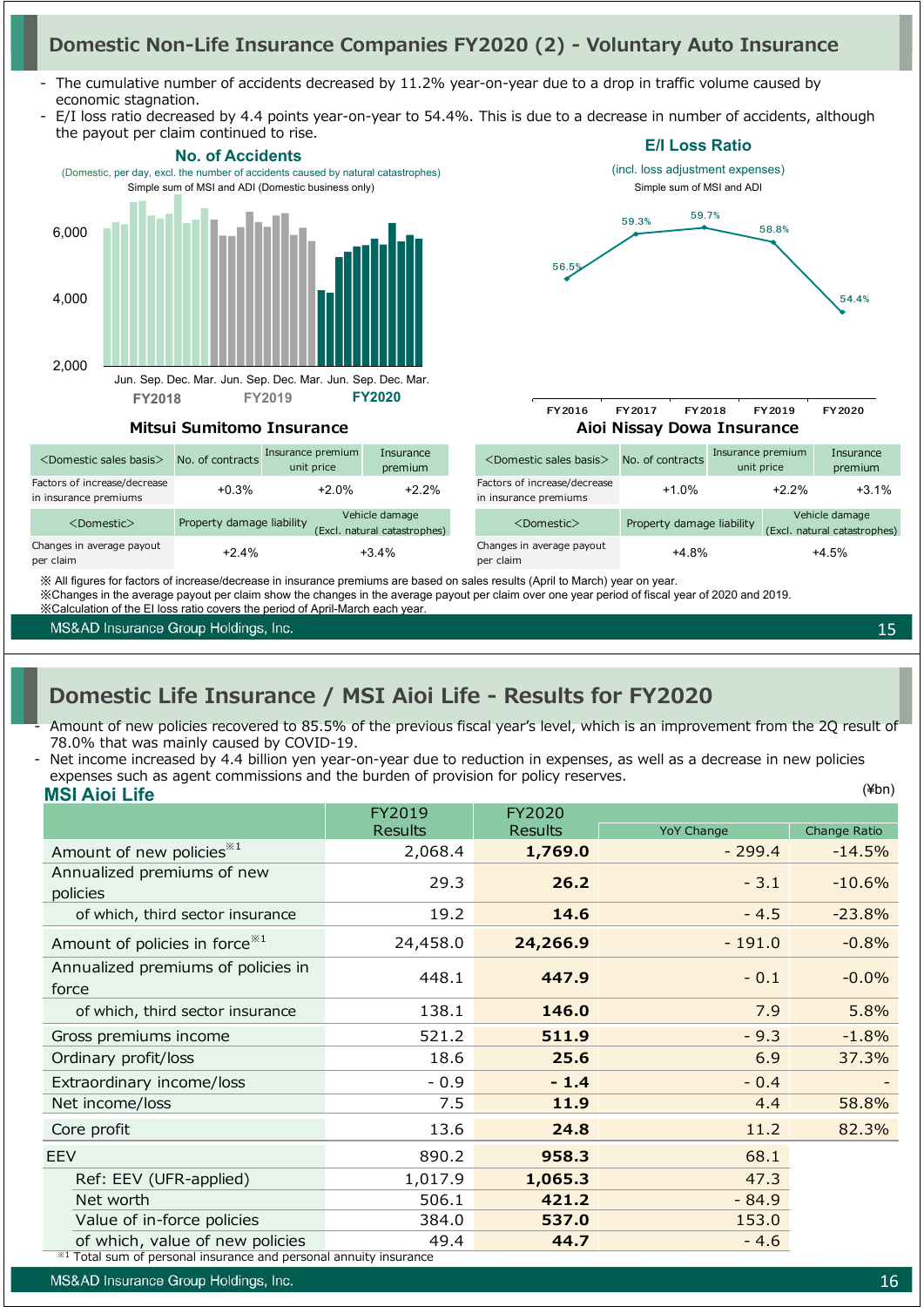# **Domestic Life Insurance / MSI Primary Life - Results for FY2020**

- Gross premiums income decreased by 9.9% to 785.4 billion yen mainly due to the impact of COVID-19.

- Ordinary profit increased by 128.6 billion yen due to gains on sales of securities as a result of yen depreciation and the resulting cancellation of policies that reached certain yen-based amounts set as a target by policyholders.

 $k$  ( $k$ )  $k$ Net income increased by ¥22.8 billion, partially due to the accumulated price fluctuation reserve of 100.5 billion yen in anticipation of future fluctuations of prices and interest rates, based on the existing accumulation policies.

| <b>MSI Primary Life</b>                                                       |         |                |                   | $(\n{Fbn})$  |  |  |  |
|-------------------------------------------------------------------------------|---------|----------------|-------------------|--------------|--|--|--|
|                                                                               | FY2019  | FY2020         |                   |              |  |  |  |
|                                                                               | Results | <b>Results</b> | <b>YoY Change</b> | Change Ratio |  |  |  |
| Amount of new policies <sup>*1</sup>                                          | 882.7   | 788.2          | $-94.4$           | $-10.7\%$    |  |  |  |
| Amount of policies in force <sup>*1</sup>                                     | 6,514.0 | 6,595.8        | 81.8              | 1.3%         |  |  |  |
| Gross premiums income                                                         | 872.1   | 785.4          | $-86.7$           | $-9.9\%$     |  |  |  |
| Ordinary profit/loss                                                          | 31.4    | 160.0          | 128.6             | 408.9%       |  |  |  |
| Extraordinary income/loss                                                     | $-3.5$  | $-100.5$       | $-97.0$           |              |  |  |  |
| Provision/reversal for price<br>fluctuationa reserve                          | $-3.5$  | $-100.5$       | $-97.0$           |              |  |  |  |
| Net income/loss                                                               | 20.3    | 43.1           | 22.8              | 112.3%       |  |  |  |
| * <sup>1</sup> Total sum of personal insurance and personal annuity insurance |         |                |                   |              |  |  |  |

 $(4h)$ 

**Impact of interest rates and foreign exchange rates**

| <u>pape of corportation and .org. papelando ratuo</u>                                         |         |                |  |  |  |
|-----------------------------------------------------------------------------------------------|---------|----------------|--|--|--|
|                                                                                               | FY2019  | FY2020         |  |  |  |
|                                                                                               | Results | <b>Results</b> |  |  |  |
| Impact of interest rates                                                                      | $-9.6$  | 111.3          |  |  |  |
| Impact of foreign exchange rates                                                              | $-1.5$  | $-21.0$        |  |  |  |
| Total                                                                                         | $-11.2$ | 90.2           |  |  |  |
| X Including gains on sales of securities (FY2019: 8.0 billion yen, FY2020: 151.3 billion yen) |         |                |  |  |  |

MS&AD Insurance Group Holdings, Inc.

# **Overseas Subsidiaries - Results for FY2020**

- Net premiums written decreased mainly due to the impact of foreign exchange (-18.8 billion yen) and measures to improve profitability at MS Amlin.
- Net income decreased by 39.3 billion yen mainly due to a loss of 35.9 billion yen in Europe, primarily caused by COVID-19, and a loss of 10.7 billion yen in the international life insurance business. See slide 22 for MS Amlin results.

### **Overseas subsidiaries**

|                      |                              | FY2019         | FY2020         |                   |              |
|----------------------|------------------------------|----------------|----------------|-------------------|--------------|
|                      |                              | <b>Results</b> | <b>Results</b> | <b>YoY Change</b> | Change ratio |
| Net premiums written |                              | 711.9          | 623.5          | $-88.3$           | $-12.4%$     |
|                      | Asia                         | 179.6          | 169.3          | $-10.2$           | $-5.7%$      |
|                      | Europe                       | 487.9          | 413.3          | $-74.6$           | $-15.3%$     |
|                      | Americas                     | 44.2           | 40.7           | $-3.4$            | $-7.8%$      |
|                      |                              |                |                |                   |              |
|                      | Net income/loss              | 36.1           | $-3.1$         | $-39.3$           | $-108.8%$    |
|                      | Asia                         | 17.8           | 23.9           | 6.0               | 33.8%        |
|                      | Europe                       | 4.8            | $-31.1$        | $-35.9$           | $-743.9%$    |
|                      | Americas                     | 2.9            | 4.2            | 1.3               | 44.2%        |
|                      | International Life Insurance | 10.4           | $-0.2$         | $-10.7$           | $-102.3%$    |

17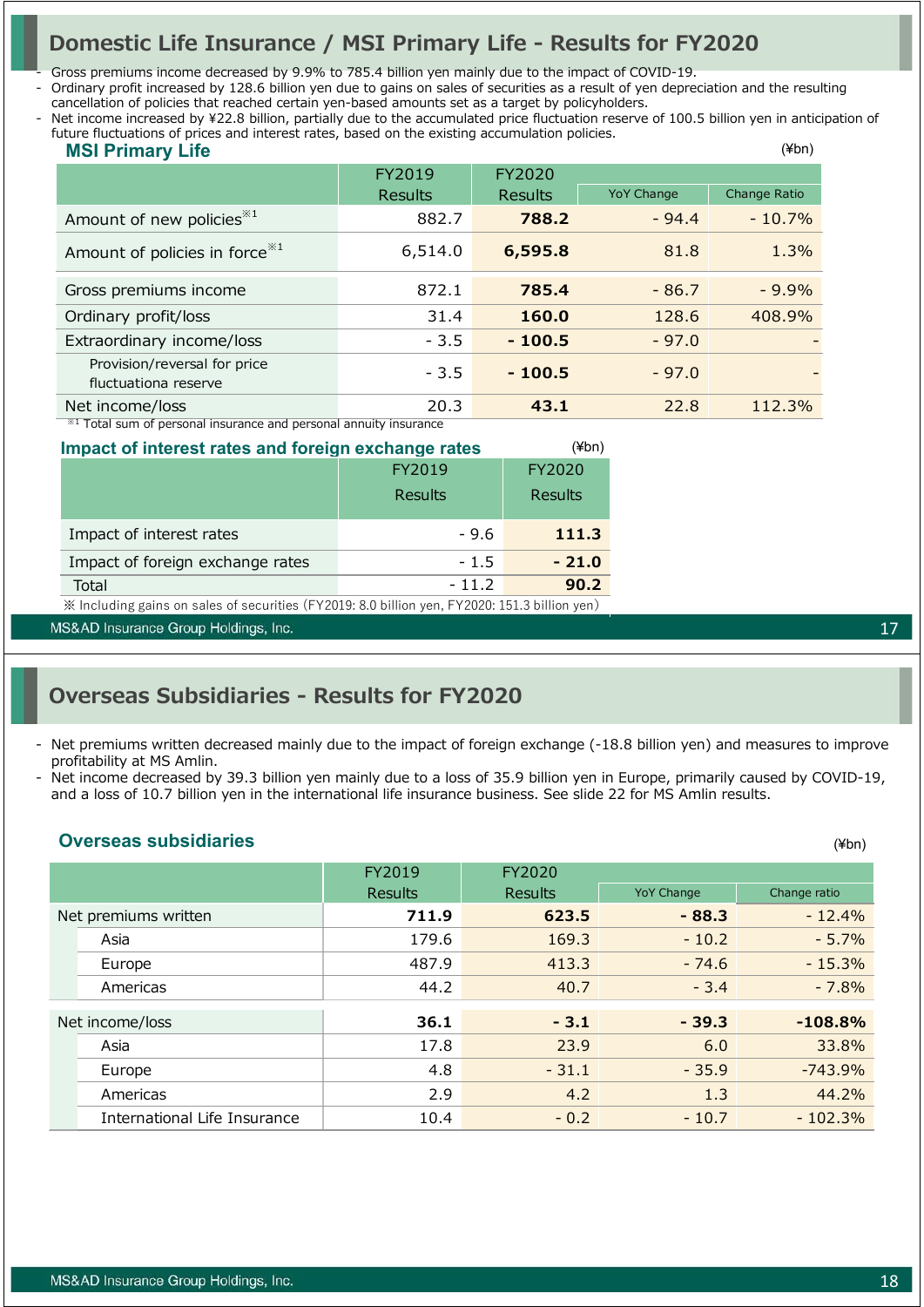# **<Reference> Domestic Non-Life Insurance Companies – MSI & ADI Results for FY2020 (1)**

### **Net premiums written** (¥bn)

|                                                         | Simple Sum     |          | MSI (Non-Consolidated) |          | ADI (Non-Consolidated) |          |
|---------------------------------------------------------|----------------|----------|------------------------|----------|------------------------|----------|
|                                                         | <b>Results</b> | Growth   | Results                | Growth   | <b>Results</b>         | Growth   |
| Fire and allied                                         | 441.1          | 8.8%     | 233.3                  | 13.3%    | 207.7                  | 4.3%     |
| Marine                                                  | 60.0           | $-13.2%$ | 53.0                   | $-14.3%$ | 6.9                    | $-3.7%$  |
| Personal accident                                       | 203.6          | 0.0%     | 145.7                  | $-0.6%$  | 57.9                   | 1.8%     |
| Voluntary automobile                                    | 1,412.9        | 2.1%     | 683.4                  | 2.0%     | 729.5                  | 2.3%     |
| CALI                                                    | 300.6          | $-13.3%$ | 157.3                  | $-14.4%$ | 143.2                  | $-12.0%$ |
| Other                                                   | 422.5          | 1.4%     | 286.6                  | 2.7%     | 135.9                  | $-1.1%$  |
| Total                                                   | 2,840.9        | 0.6%     | 1,559.5                | 0.8%     | 1,281.4                | 0.4%     |
| Total excluding<br>residential EQ<br>insurance and CALI | 2,539.9        | 2.5%     | 1,401.9                | 2.8%     | 1,137.9                | 2.2%     |

#### MS&AD Insurance Group Holdings, Inc.

# **<Reference> Domestic Non-Life Insurance Companies – MSI & ADI Results for FY2020 (2)**

#### **EI loss ratio (Simple sum)**

|                                                           | EI Loss Ratio  |         |                   |  | EI Loss Ratio               |         |                   |  |
|-----------------------------------------------------------|----------------|---------|-------------------|--|-----------------------------|---------|-------------------|--|
|                                                           |                |         |                   |  | (excl. impact of nat. cat.) |         |                   |  |
|                                                           | FY2019         |         | <b>FY2020</b>     |  | FY2019                      | FY2020  |                   |  |
|                                                           | <b>Results</b> | Results | <b>YoY Change</b> |  | Results                     | Results | <b>YoY Change</b> |  |
| Fire and allied (excl.<br>residential EQ)                 | 78.4%          | 86.2%   | 7.8 <sub>pp</sub> |  | 51.2%                       | 66.9%   | 15.7pp            |  |
| Marine                                                    | 58.6%          | 57.9%   | $-0.7$ pp         |  | 56.6%                       | 57.9%   | 1.3 <sub>pp</sub> |  |
| Personal accident                                         | 53.4%          | 50.4%   | $-3.0pp$          |  | 53.4%                       | 50.4%   | $-3.0pp$          |  |
| Voluntary automobile                                      | 58.8%          | 54.4%   | $-4.4pp$          |  | 58.1%                       | 54.2%   | $-3.9pp$          |  |
| Other                                                     | 61.0%          | 61.2%   | 0.2 <sub>pp</sub> |  | 58.6%                       | 60.4%   | 1.8 <sub>pp</sub> |  |
| Total (excluding<br>residential EQ insurance<br>and CALI) | 61.7%          | 60.5%   | $-1.2$ pp         |  | 56.7%                       | 57.1%   | 0.4 <sub>pp</sub> |  |

 $\%$  Incurred losses = Net loss paid + loss adjustment expenses + movement in outstanding claims

※ Earned premiums, a denominator of EI loss ratio, are calculated with adjustments including unearned premiums (excl. natural catastrophe policy reserves) and reserve funds.

※ "Impact of nat. cat." means incurred losses from domestic and overseas natural catastrophes occurred in each year deducting the collected amount of Cat Bonds related to natural catastrophes in FY2018.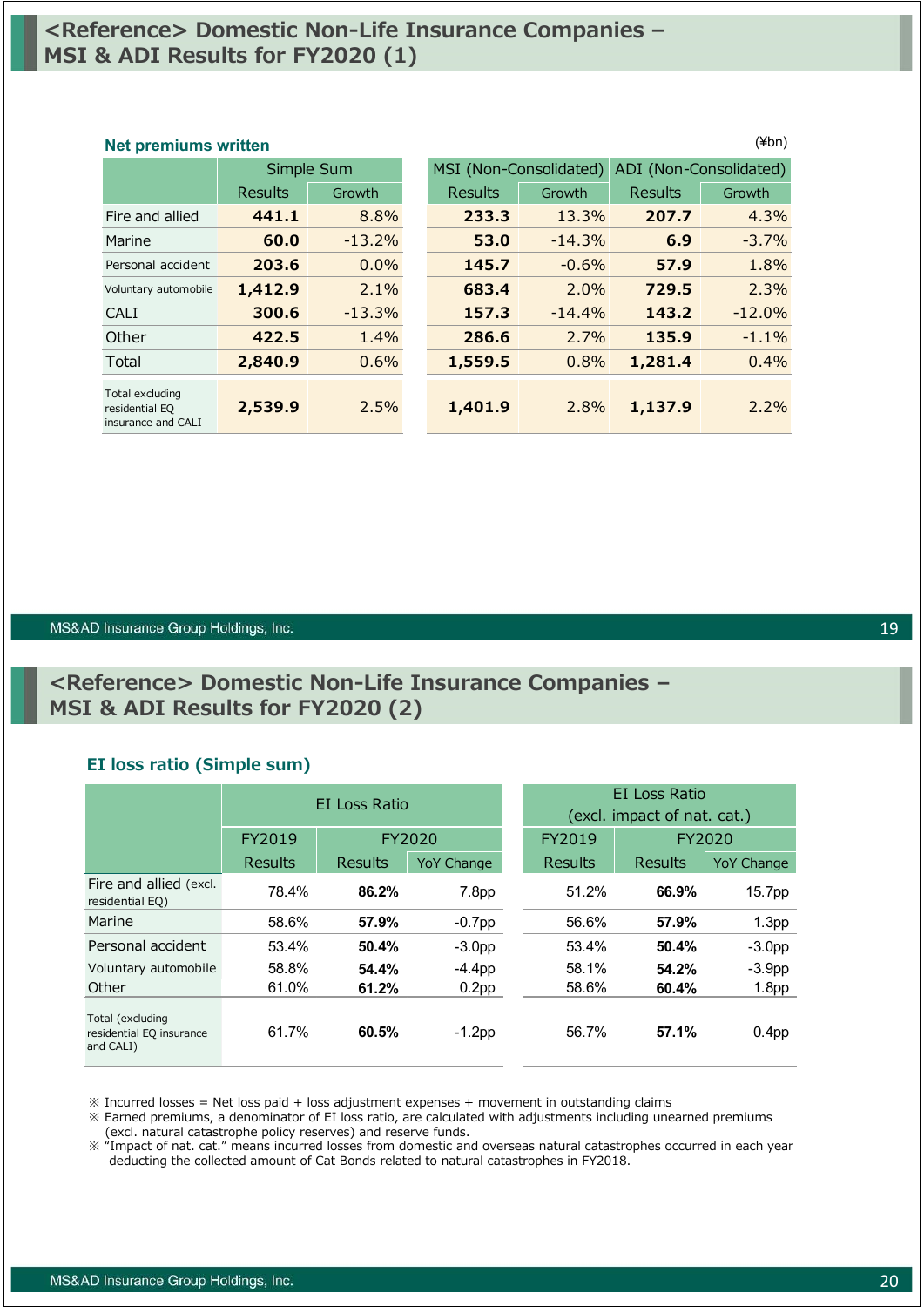### **EI loss ratio (MSI (Non-consolidated), ADI (Non-consolidated))**

|                                                      | EI Loss Ratio  |                   |                | EI Loss Ratio<br>(excl. impact of nat. cat.)                            |                |                        |                |                   |
|------------------------------------------------------|----------------|-------------------|----------------|-------------------------------------------------------------------------|----------------|------------------------|----------------|-------------------|
|                                                      |                |                   |                | MSI (Non-consolidated) ADI (Non-consolidated)<br>MSI (Non-consolidated) |                | ADI (Non-consolidated) |                |                   |
|                                                      | <b>Results</b> | <b>YoY Change</b> | <b>Results</b> | <b>YoY Change</b>                                                       | <b>Results</b> | <b>YoY Change</b>      | <b>Results</b> | <b>YoY Change</b> |
| Fire and allied<br>(excl. residential EQ)            | 85.5%          | 8.5pp             | 86.9%          | 7.1 <sub>pp</sub>                                                       | 68.6%          | 14.5pp                 | 65.0%          | 17.0pp            |
| Marine                                               | 56.2%          | $-3.6pp$          | 71.4%          | 23.3pp                                                                  | 56.2%          | $-1.4$ pp              | 71.4%          | 23.3pp            |
| Personal accident                                    | 48.7%          | $-4.5$ pp         | 54.9%          | 1.0 <sub>pp</sub>                                                       | 48.6%          | $-4.6pp$               | 54.9%          | 1.1 <sub>pp</sub> |
| Voluntary automobile                                 | 55.9%          | $-3.5$ pp         | 53.0%          | $-5.2pp$                                                                | 55.7%          | $-3.1pp$               | 52.8%          | $-4.6pp$          |
| Other                                                | 61.1%          | $-1.0$ pp         | 61.2%          | 2.3 <sub>pp</sub>                                                       | 60.3%          | 0.3 <sub>pp</sub>      | 60.5%          | 4.7pp             |
| Total excluding residential<br>EQ insurance and CALI | 60.8%          | $-1.0$ pp         | 60.1%          | $-1.5$ pp                                                               | 57.9%          | 0.2 <sub>pp</sub>      | 56.0%          | 0.6 <sub>pp</sub> |

 $\%$  Incurred losses = Net loss paid + loss adjustment expenses + net provision of outstanding claims

※ Earned premiums, a denominator of EI loss ratio, are calculated with adjustments including unearned premiums (excl. natural catastrophe policy reserves) and reserve funds.

※ "Impact of nat. cat." means incurred losses from domestic and overseas natural catastrophes occurred in each year deducting the collected amount of Cat Bonds related to natural catastrophes in FY2018.

MS&AD Insurance Group Holdings, Inc.

### **<Reference> MS Amlin's Results for FY2020 (Jan. – Dec. 2020) ※1**

- Net premiums written in 2020 were down  $E$  538mn from the previous year mainly due to the withdrawal of the Lloyds business from unprofitable lines.
- Net income fell £277mn mainly due to the impact of COVID-19. Excluding the impact of COVID-19, underwriting profit was £28mn and net income was £83 million, up from the previous year.
- $(Emn)$ The improvement of non-cat lines has been steadily progressing, and the overall EI combined ratio excluding the COVID-19 impact was 98.7% (Improved by 3 points from the previous year).

|                                                      | FY2019 | <b>FY2020</b> |                   |
|------------------------------------------------------|--------|---------------|-------------------|
|                                                      |        |               | <b>YoY Change</b> |
| Net premiums written                                 | 3,220  | 2,681         | $-538$            |
| Net premiums earned                                  | 3,169  | 2,937         | $-232$            |
| Incurred losses (including loss adjustment expenses) | 2,137  | 2,196         | 60                |
| Expense for acquisition and other operating expense  | 1,081  | 1,011         | $-70$             |
| Underwriting profit/loss                             | $-55$  | $-277$        | $-222$            |
| Investment profit/loss <sup>362</sup>                | 263    | 144           | $-119$            |
| Non-operating profit/loss <sup>*3</sup>              | $-147$ | $-99$         | 48                |
| Net income/loss after tax                            | 55     | $-222$        | $-277$            |
|                                                      |        |               |                   |
| El claims ratio                                      | 67.4%  | 74.8%         | 7.4 <sub>pp</sub> |
| El expense ratio <sup>*4</sup>                       | 34.3%  | 34.6%         | 0.3 <sub>pp</sub> |
| El combined ratio <sup>*/4</sup>                     | 101.7% | 109.4%        | <b>7.7pp</b>      |

※1 On a local (UK) reporting basis

- ※2 MS Amlin adopts the accounting method where securities market value fluctuations are reflected in the profit-loss statement.
- ※3 The main item of "Non-operating profit/loss" is expenses of non-
- insurance companies. ※4 EI expense ratio and EI combined ratio are calculated by taking into account foreign exchange gains/losses included in underwriting profit.

#### **Excluding impact from COVID-19**

|                                 | FY2020 |                   |  |
|---------------------------------|--------|-------------------|--|
|                                 |        | <b>YoY Change</b> |  |
| Underwriting profit/loss        | 28     | 83                |  |
| EI claims ratio                 | 64.1%  | $-3.3pp$          |  |
| EI combined ratio <sup>*4</sup> | 98.7%  | $-3.0pp$          |  |

 $(Emn)$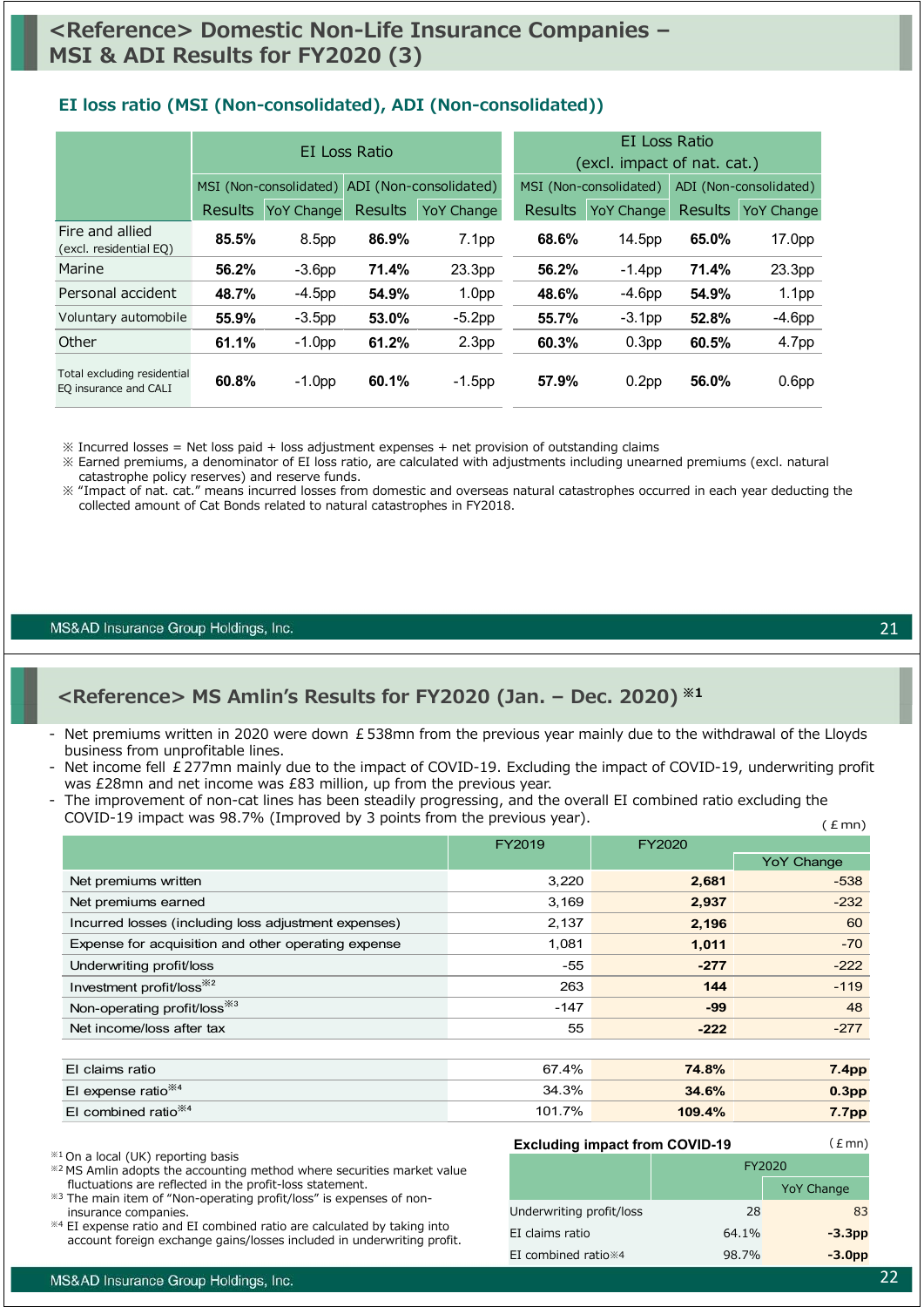# **<Reference> ESR**

### ESR\*1



**<Factors behind ESR change> (vs. end of March 2020)**

- ESR rose by 49 pp mainly due to the following factors:
- Net Asset Value increased mainly due to an increase in domestic stock prices and domestic interest rates
- $\checkmark$  Integrated Risk Amount decreased due to the impact of decreased taxes following the introduction of a consolidated taxation system.

<Market environment assumptions>

|                               | End of March<br>2020 | End of March<br>2021 |               |
|-------------------------------|----------------------|----------------------|---------------|
|                               |                      |                      | Change        |
| Nikkei stock average          | 18,917 yen           | 29,179 yen           | $+10,262$ yen |
| 30-year JGB interest<br>rate  | 0.43%                | 0.67%                | $+0.24$ pp    |
| Exchange rate<br>(US\$1: Yen) | $109$ yen            | $111$ yen            | $+2$ yen      |

\*1 ESR︓Economic Solvency Ratio(=NAV ÷ Integrated Risk Amount)

\*2 Integrated Risk Amount: risk amount calculated based on Value at Risk with a 99.5% confidence level

MS&AD Insurance Group Holdings, Inc.

# **Projected Financial Results for FY2021**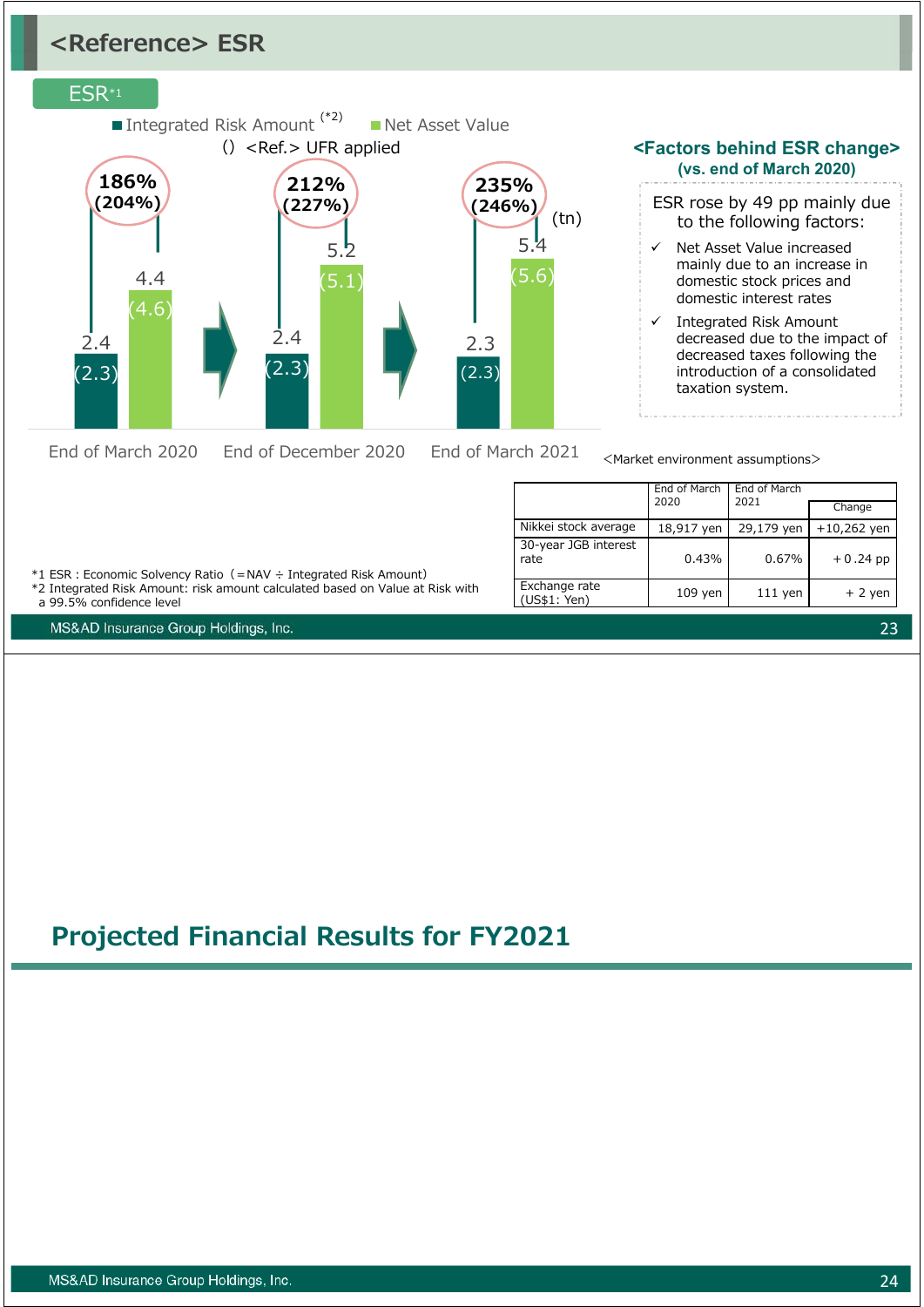# **Consolidated Earnings Forecasts for FY2021 (1) (i) (Top line)**

- Net premiums written are expected to increase by 112.0 billion yen mainly due to an increase at overseas subsidiaries as a result of the positive impact of foreign exchange, in addition to increased rates and the amount of new policies at MS Amlin.
- Gross premiums income for life insurance subsidiaries is expected to decrease by 97.3 billion yen mainly due to a decline at MSI Primary Life.

|                      | ווט+ו)<br><b>Non-life insurance subsidiaries</b> |         |                 |                          |              |  |  |
|----------------------|--------------------------------------------------|---------|-----------------|--------------------------|--------------|--|--|
|                      |                                                  | FY2020  | FY2021 Forecast |                          |              |  |  |
|                      |                                                  | Results |                 | <b>YoY Change</b>        | Change Ratio |  |  |
| Net premiums written |                                                  | 3,500.9 | 3,613.0         | 112.0                    | 3.2%         |  |  |
|                      | Mitsui Sumitomo Insurance                        | 1,559.5 | 1,566.0         | 6.4                      | 0.4%         |  |  |
|                      | Aioi Nissay Dowa Insurance                       | 1,281.4 | 1,287.0         | 5.5                      | 0.4%         |  |  |
|                      | Mitsui Direct General Insurance                  | 36.4    | 36.4            | $\overline{\phantom{0}}$ | 0.0%         |  |  |
|                      | Overseas subsidiaries                            | 623.5   | 724.0           | 100.4                    | 16.1%        |  |  |

**Life insurance subsidiaries** 

|                                    | FY2020         | FY2021 Forecast |                   |              |
|------------------------------------|----------------|-----------------|-------------------|--------------|
|                                    | <b>Results</b> |                 | <b>YoY Change</b> | Change Ratio |
| Gross premiums income <sup>*</sup> | 1,297.3        | 1,200.0         | $-97.3$           | $-7.5\%$     |
| MSI Aioi Life                      | 511.9          | 500.0           | $-11.9$           | $-2.3%$      |
| MSI Primary Life                   | 785.4          | 700.0           | $-85.4$           | -10.9%       |
| Life insurance premiums            | $-202.3$       | 670.0           | 872.3             |              |

※ Gross premiums income is for domestic life insurance subsidiaries only.

#### MS&AD Insurance Group Holdings, Inc.

# **Consolidated Earnings Forecasts for FY2021 (1) (ii) (Bottom line)**

- Net income is expected to increase by 85.6 billion yen to 230.0 billion yen mainly due to an increase at domestic non-life insurance subsidiaries and overseas insurance subsidiaries.
- Net income at domestic non-life insurance subsidiaries is expected to increase due to an increase in earned premiums resulting from increased net written premiums and a decrease of the burden of policy reserves.
- See slide 34 for forecasts at overseas subsidiaries.

|                                  |                                  | FY2020         |         | FY2021 Forecast   |  |
|----------------------------------|----------------------------------|----------------|---------|-------------------|--|
|                                  |                                  | <b>Results</b> |         | <b>YoY Change</b> |  |
|                                  | Ordinary profit/loss             | 306.5          | 330.0   | 23.4              |  |
|                                  | Mitsui Sumitomo Insurance        | 131.6          | 175.0   | 43.3              |  |
|                                  | Aioi Nissay Dowa Insurance       | 32.4           | 65.0    | 32.5              |  |
| Net income/loss                  |                                  | 144.3          | 230.0   | 85.6              |  |
|                                  | Mitsui Sumitomo Insurance        | 92.2           | 131.0   | 38.7              |  |
|                                  | Aioi Nissay Dowa Insurance       | 21.6           | 43.0    | 21.3              |  |
|                                  | Mitsui Direct General Insurance  | 0.8            | 0.1     | $-0.7$            |  |
|                                  | MSI Aioi Life                    | 11.9           | 18.0    | 6.0               |  |
|                                  | MSI Primary Life                 | 43.1           | 23.0    | - 20.1            |  |
|                                  | Overseas subsidiaries            | $-3.1$         | 55.0    | 58.1              |  |
|                                  | Consolidation adjustments, other | $-22.1$        | $-40.1$ | $-17.9$           |  |
| ROE (financial accounting basis) |                                  | 5.2%           | 7.3%    | 2.1 <sub>pp</sub> |  |

※ Consolidated net income represents net income attributable to owners of the parent. Net income of subsidiaries is on an equity stake basis, same hereafter.

25

 $(4h)$ 

(¥bn)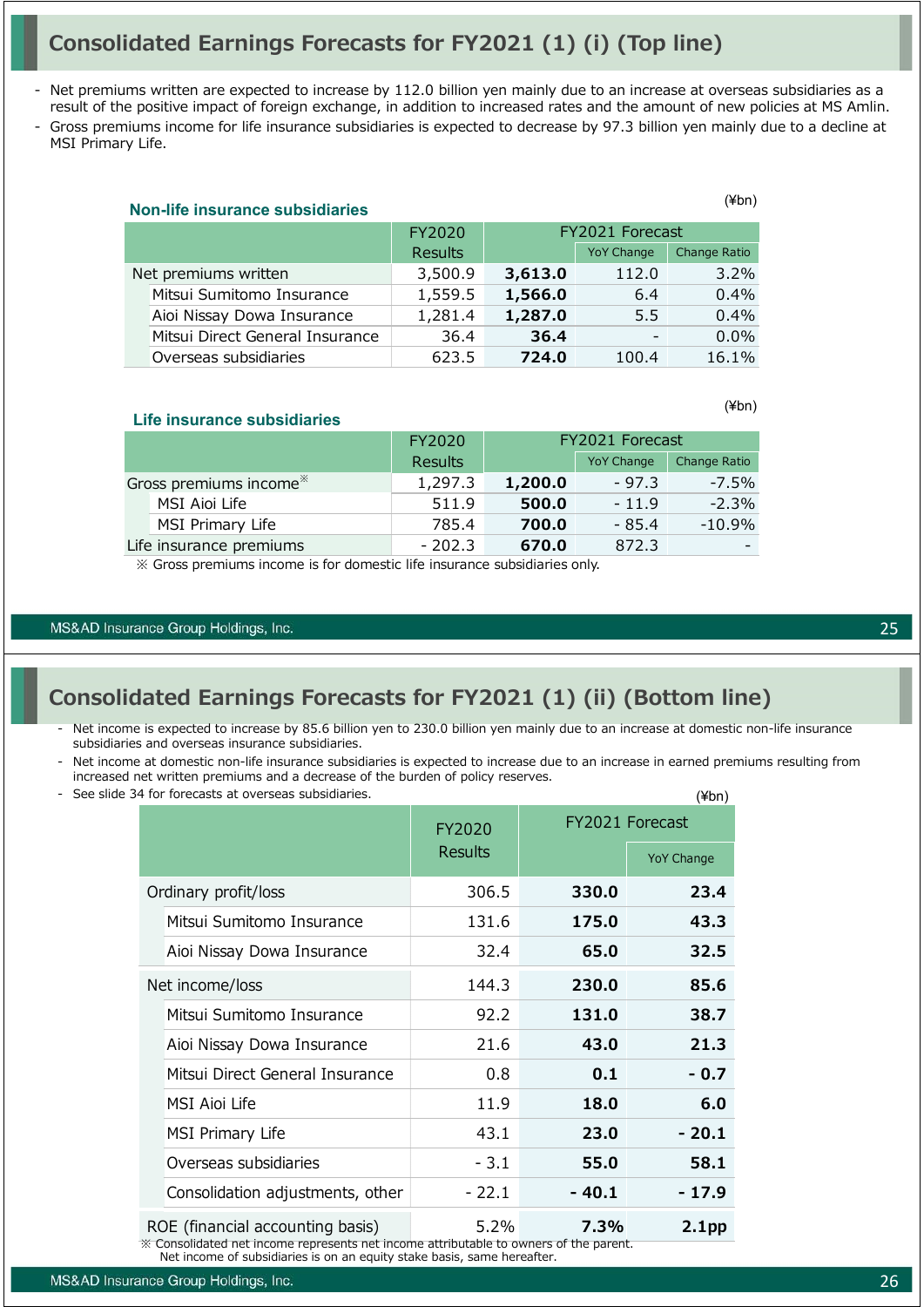# **Consolidated Earnings for FY2021 (2) - Year-on-Year Comparison**

- Net income is expected to increase by 85.6 billion yen mainly due to an increase in (7) domestic non-life total and (9) overseas subsidiaries.
- Net income for domestic non-life insurance is expected to increase by 60.1 billion yen due to an increase in (1) earned premiums and a decrease in (4) the burden of policy reserves, despite an increase in (2) incurred losses.



MS&AD Insurance Group Holdings, Inc.

# **Group Adjusted Profit for FY2021 (3)**

- Group Adjusted Profit is expected to increase by 85.3 billion yen mainly due to an increase in the international business.
- (¥bn) - Group Adjusted Profit in the international business is expected to increase mainly due to a decrease in COVID-19 losses.

|                                                      | FY2020         | FY2021 Forecast |                   |
|------------------------------------------------------|----------------|-----------------|-------------------|
|                                                      | <b>Results</b> |                 | <b>YoY Change</b> |
| Group Adjusted Profit                                | 214.6          | 300.0           | 85.3              |
| Domestic non-life insurance                          | 158.5          | 171.0           | 12.4              |
| Domestic life insurance                              | 56.9           | 43.0            | $-13.9$           |
| International business                               | $-7.1$         | 80.0            | 87.1              |
| Financial services/Risk-related<br>services business | 6.1            | 6.0             | - 0.1             |
| Other numerical management targets                   |                |                 |                   |
| EEV of MSI Aioi Life                                 | 958.3          | 1,010.0         | 51.6              |
| Group Adjusted ROE                                   | $6.7\%$        | 8.5%            | 1.8 <sub>pp</sub> |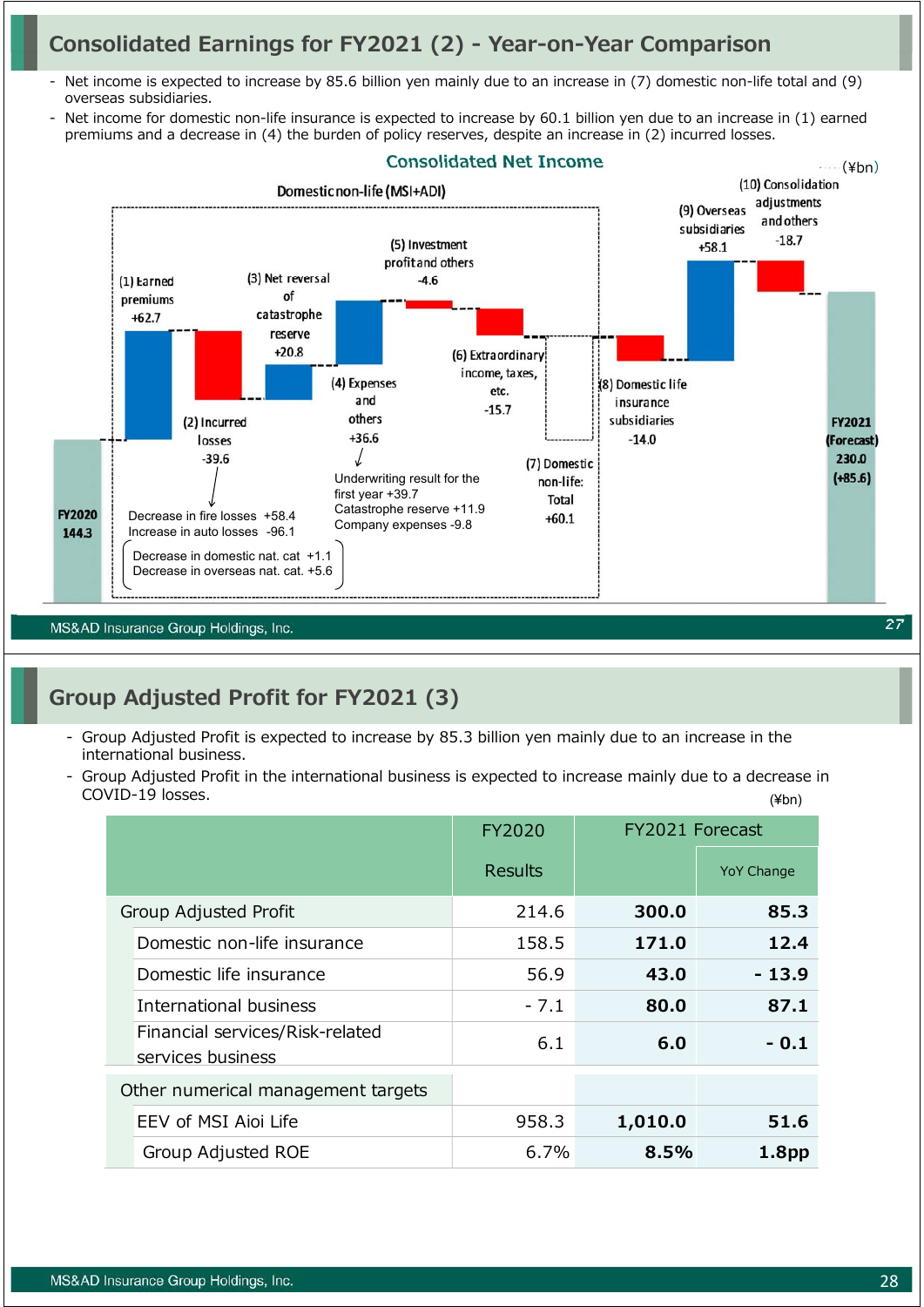|                                                            |               | Mitsui Sumitomo Insurance                                                                                                           |          | Aioi Nissay Dowa Insurance |          |
|------------------------------------------------------------|---------------|-------------------------------------------------------------------------------------------------------------------------------------|----------|----------------------------|----------|
| Assumptions concerning the financial<br>market environment |               | Assumes the level at the end of March 2021<br>Nikkei average: ¥29,179<br>$USD$1 = JPY¥111 EUR€1 = JPY¥130$<br>GBP $E 1 = JPY$ ¥ 152 |          |                            |          |
| Domestic natural catastrophes<br>occurred                  |               | 40.0                                                                                                                                | $(-2.7)$ | 30.0                       | $(+1.6)$ |
| Catastrophe reserves                                       | Provision     | 21.9                                                                                                                                | $(-0.4)$ | 32.1                       | $(-3.0)$ |
| (For fire insurance)                                       | Reversal      | 25.7                                                                                                                                | $(+4.3)$ | 29.6                       | $(+0.9)$ |
|                                                            | Net provision | $-3.8$                                                                                                                              | $(-4.8)$ | 2.5                        | $(-3.9)$ |
| Catastrophe reserves                                       | Provision     | 22.3                                                                                                                                | $(+0.3)$ | 24.0                       | $(+0.6)$ |
| (For voluntary                                             | Reversal      | 0.4                                                                                                                                 | $(+0.4)$ | 9.9                        | $(+9.9)$ |
| automobile insurance)                                      | Net provision | 21.9                                                                                                                                | $(-0.0)$ | 14.1                       | $(-9.2)$ |
| Effective corporate tax rate                               |               |                                                                                                                                     | 27.9%    |                            |          |

※Overseas natural catastrophes:

MS Amlin, consolidation adjustments: 21.1 billion yen (decrease by 13.8 billion yen)

ADI: 13.0 billion yen (decreased by 3.5 billion yen).

※Figures in parentheses show change from the previous year.

MS&AD Insurance Group Holdings, Inc.

### **Earnings Forecasts for FY2021 – Domestic Non-Life Insurance Companies (MSI&ADI) (i)**

Simple Sum MSI (Non-Consolidated) ADI (Non-Consolidated) YoY Change YoY Change YoY Change YoY Change **Net premiums written※1 2,853.0 12.0 1,566.0 6.4 1,287.0 5.5**  Earned premiums※2 2,558.6 62.7 1,419.1 38.2 1,139.5 24.4  $(-)$  1,548.8 39.6 844.5 5.0 704.3 34.5  $(-)$  889.8 9.8 484.5 8.7 405.3 1.1 Commissions and collection expenses<sup>※2</sup> and expenses... **541.8** 6.1 288.5 4.7 253.3 1.4 Other underwriting expenses<sup>32</sup> 348.0 3.6 196.0 3.9 152.0 - 0.3 **136.5 59.7 93.5 37.5 43.0 22.1**  - 44.5 20.8 - 31.5 0.5 - 13.0 20.3 **92.0 80.5 62.0 38.0 30.0 42.4 EI loss ratio<sup>※2</sup> 60.5% 0.0pp 59.5% - 1.3pp 61.8% 1.7pp** Net loss ratio<sup>※1</sup> 62.7% 3.4pp 62.0% 2.2pp 63.5% 4.9pp Net expense ratio<sup>※1</sup> 34.0% 0.3pp 33.2% 0.5pp 35.0% 0.1pp **Combined ratio<sup>※1</sup> <b>96.7%** 3.7pp 95.2% 2.7pp 98.5% 5.0pp **Underwriting profit/loss prior to reflecting catastrophe reserve** Net catastrophe reserve Incurred losses (including loss adjustment expenses)※2 Underwriting expenses<sup>※2</sup> **Underwriting profit/loss after reflecting catastrophe reserve**

※1 All lines ※2 Excludes residential earthquake and CALI (compulsory auto liability insurance)

※ "Earned premiums" are calculated with adjustments including unearned premiums (excl. natural catastrophe policy reserves) and reserve funds.

MS&AD Insurance Group Holdings, Inc.

(¥bn)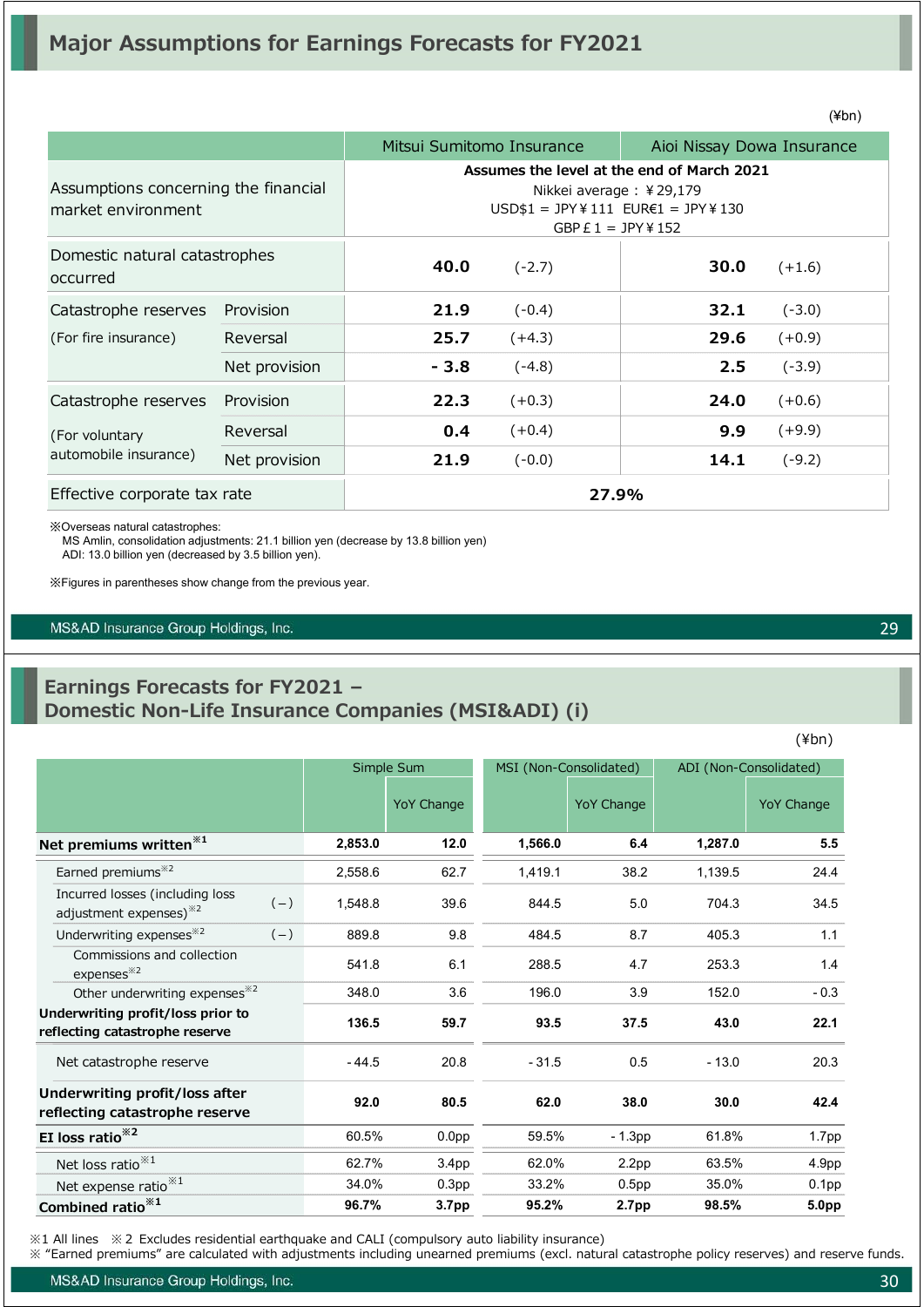# **Earnings Forecasts for FY2021 – Domestic Non-Life Insurance Companies (MSI&ADI) (ii)**

|                                  |                                                          | Simple Sum |            | MSI (Non-Consolidated) |            | ADI (Non-Consolidated) |            |
|----------------------------------|----------------------------------------------------------|------------|------------|------------------------|------------|------------------------|------------|
|                                  |                                                          |            | YoY Change |                        | YoY Change |                        | YoY Change |
|                                  | <b>Underwriting profit/loss</b>                          | 92.0       | 80.5       | 62.0                   | 38.0       | 30.0                   | 42.4       |
|                                  | Net interest and dividends income                        | 114.1      | 2.1        | 80.3                   | 9.5        | 33.8                   | $-7.3$     |
|                                  | Gains/losses on sales of securities                      | 67.1       | $-0.1$     | 53.1                   | 3.3        | 14.0                   | $-3.4$     |
|                                  | Impairment losses on securities (-)                      | 8.0        | 6.1        | 3.0                    | 2.0        | 5.0                    | 4.0        |
|                                  | Investment profit/loss and other<br>ordinary profit/loss | 148.0      | - 4.6      | 113.0                  | 5.3        | 35.0                   | $-9.9$     |
|                                  | Ordinary profit/loss                                     | 240.0      | 75.9       | 175.0                  | 43.3       | 65.0                   | 32.5       |
| <b>Extraordinary income/loss</b> |                                                          | $-14.0$    | $-6.9$     | $-4.5$                 | $-5.1$     | $-9.5$                 | $-1.8$     |
| Net income/loss                  |                                                          | 174.0      | 60.1       | 131.0                  | 38.7       | 43.0                   | 21.3       |

#### MS&AD Insurance Group Holdings, Inc.

## **Earnings Forecasts for FY2021 – Domestic Life Insurance Companies – MSI Aioi Life**

### **Key financial data**

|                                                       | FY2020         |          | FY2021 (Forecast) |
|-------------------------------------------------------|----------------|----------|-------------------|
|                                                       | <b>Results</b> | Forecast | <b>YoY Change</b> |
| Amount of new policies <sup>**</sup>                  | 1,769.0        | 1,897.7  | 7.3%              |
| Annualized premiums of new policies <sup>36</sup>     | 26.2           | 29.4     | 12.1%             |
| Amount of policies in force <sup>**</sup>             | 24,266.9       | 24,332.2 | 0.3%              |
| Annualized premiums of policies in force <sup>*</sup> | 447.9          | 446.2    | $-0.4%$           |
| Gross premiums income                                 | 511.9          | 500.0    | $-11.9$           |
| Ordinary profit/loss                                  | 25.6           | 35.2     | 9.6               |
| Net income/loss                                       | 11.9           | 18.0     | 6.0               |

※Amount of new policies, amount of policies in force, annualized premiums of new policies and annualized premiums of policies in force are total sum of personal insurance and personal annuity insurance.

### (¥bn)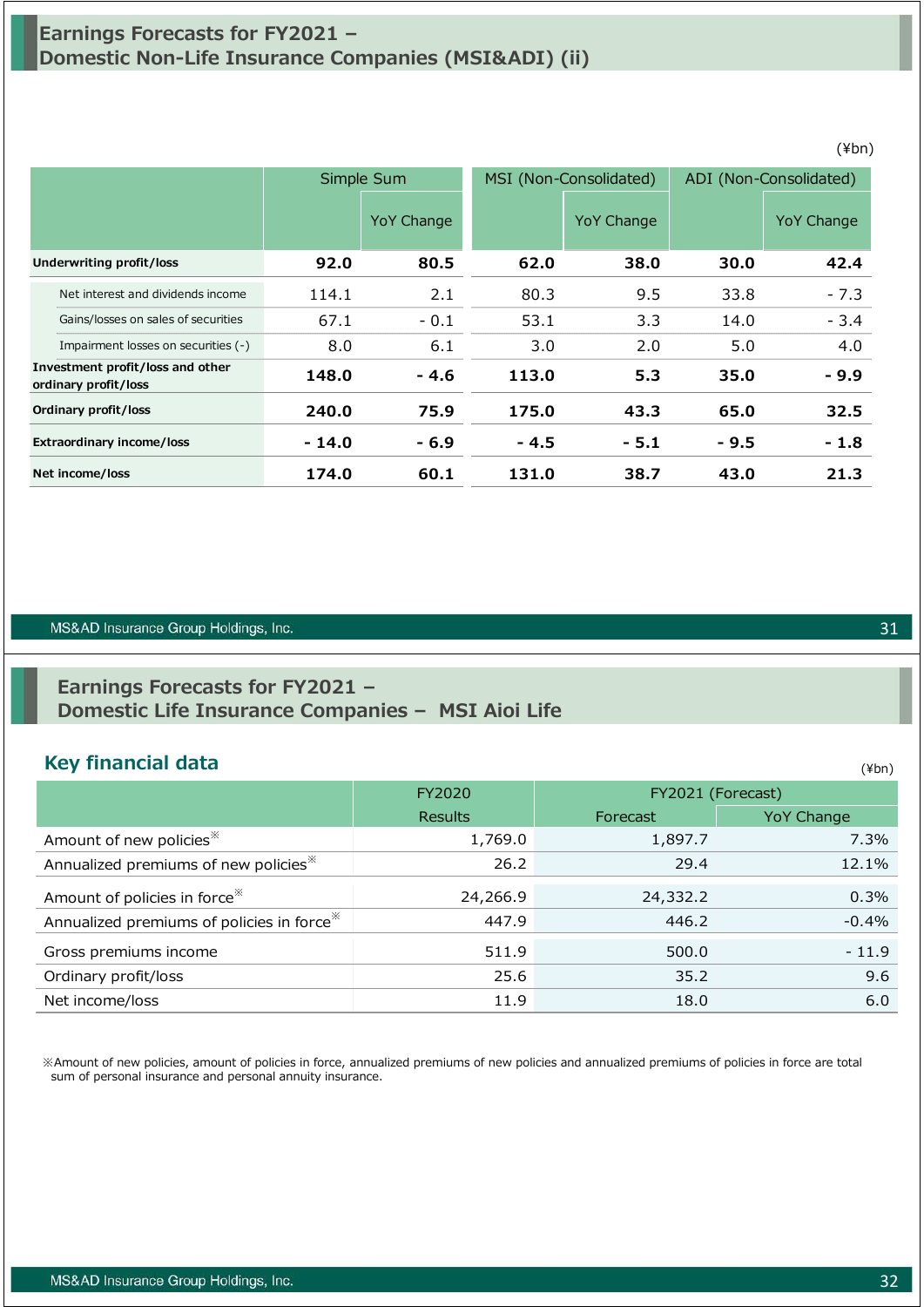## **Earnings Forecasts for FY2021 – Domestic Life Insurance Companies – MSI Primary Life**

### **Key financial data** (¥bn)

|                             | FY2020         |          | FY2021 (Forecast) |  |  |
|-----------------------------|----------------|----------|-------------------|--|--|
|                             | <b>Results</b> | Forecast | <b>YoY Change</b> |  |  |
| Amount of new policies      | 788.2          | 703.4    | $-10.8%$          |  |  |
| Amount of policies in force | 6,595.8        | 6,399.0  | $-3.0\%$          |  |  |
| Gross premiums income       | 785.4          | 700.0    | $-85.4$           |  |  |
| Ordinary profit/loss        | 160.0          | 35.4     | $-124.7$          |  |  |
| Net income/loss             | 43.1           | 23.0     | $-20.1$           |  |  |

MS&AD Insurance Group Holdings, Inc.

# **Earnings Forecasts for FY2021 – Overseas Subsidiaries**

- Net premiums written are expected to increase by 100.4 billion yen mainly due to the positive impact of foreign exchange, in addition to increased rates and the amount of new policies at MS Amlin.
- Net income is expected to increase by 58.1 billion yen, with the 44.1 billion yen increase in Europe mainly due to decreased COVID-19 incurred losses and the 11.8 billion yen increase in the international life insurance business.

- See slide 37 for MS Amlin forecast.

| <u>UVEISEAS SUDSIUIAIIES</u> |                |          | (¥bn)             |
|------------------------------|----------------|----------|-------------------|
|                              | FY2020         | FY2021   |                   |
|                              | <b>Results</b> | Forecast | <b>YoY Change</b> |
| Net premiums written         | 623.5          | 724.0    | 100.4             |
| Asia                         | 169.3          | 182.9    | 13.5              |
| Europe                       | 413.3          | 493.5    | 80.2              |
| Americas                     | 40.7           | 47.5     | 6.7               |
| Net income/loss              | $-3.1$         | 55.0     | 58.1              |
| Asia                         | 23.9           | 25.3     | 1.4               |
| Europe                       | $-31.1$        | 13.0     | 44.1              |
| Americas                     | 4.2            | 5.0      | 0.7               |
| International life insurance | $-0.2$         | 11.6     | 11.8              |

#### **Overseas subsidiaries**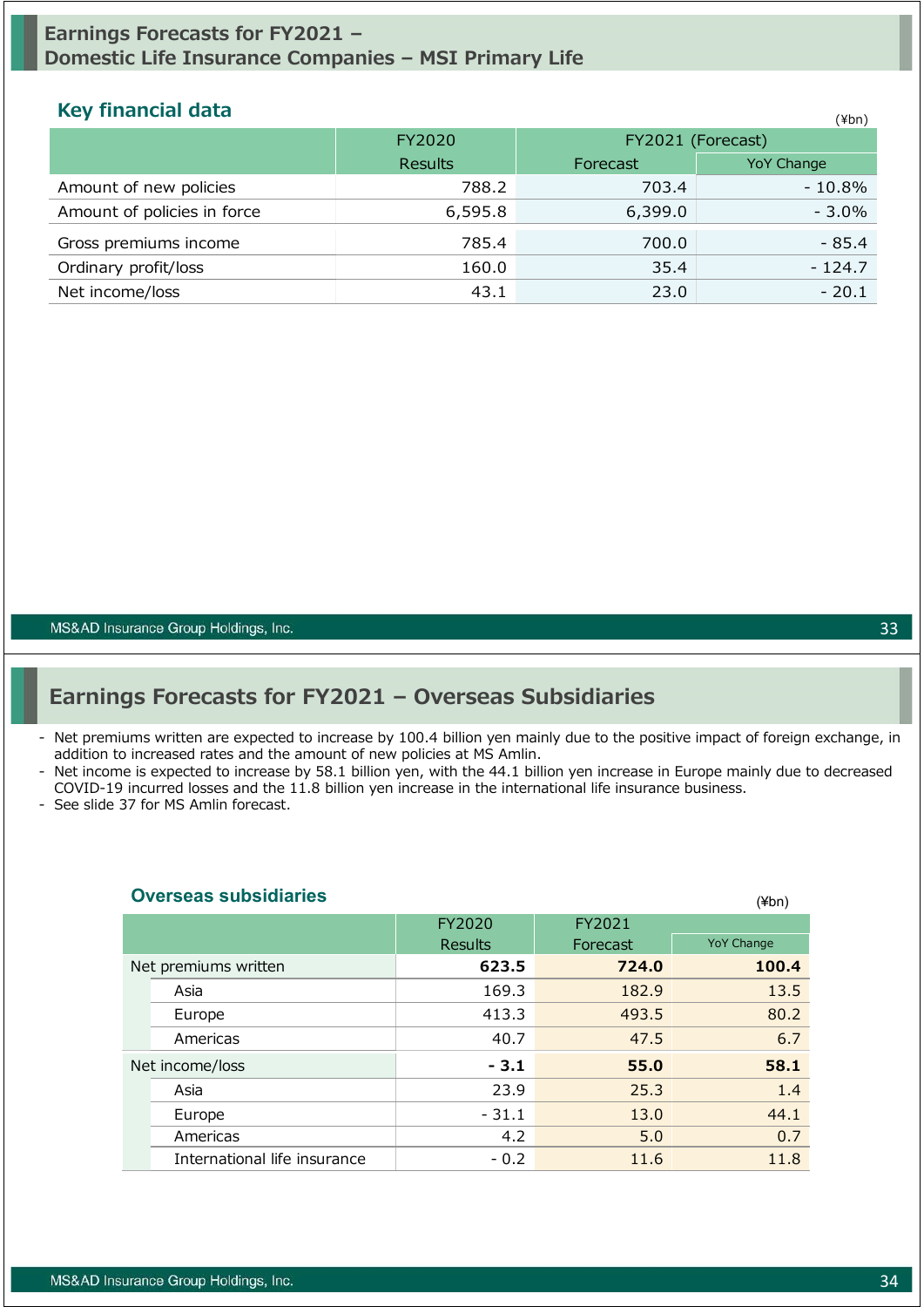## **<Reference> Earnings Forecasts for FY2021 – Domestic Non-Life Insurance Companies (MSI&ADI)(i)**

|                                                         | Simple Sum |          |  |
|---------------------------------------------------------|------------|----------|--|
|                                                         |            | Growth   |  |
| Fire and allied                                         | 418.2      | $-5.2\%$ |  |
| Marine                                                  | 59.3       | $-1.3%$  |  |
| Personal accident                                       | 209.8      | $3.0\%$  |  |
| Voluntary automobile                                    | 1,445.0    | 2.3%     |  |
| CALI                                                    | 280.8      | $-6.6%$  |  |
| Other                                                   | 439.8      | $4.1\%$  |  |
| Total                                                   | 2,853.0    | 0.4%     |  |
| Total excluding<br>residential EQ<br>insurance and CALI | 2,571.2    | $1.2\%$  |  |

| $(\n{Fbn})$<br><b>Net premiums written</b>              |         |            |  |                        |         |                        |          |
|---------------------------------------------------------|---------|------------|--|------------------------|---------|------------------------|----------|
|                                                         |         | Simple Sum |  | MSI (Non-Consolidated) |         | ADI (Non-Consolidated) |          |
|                                                         |         | Growth     |  |                        | Growth  |                        | Growth   |
| Fire and allied                                         | 418.2   | $-5.2%$    |  | 218.5                  | $-6.4%$ | 199.7                  | $-3.9%$  |
| Marine                                                  | 59.3    | $-1.3%$    |  | 53.7                   | 1.1%    | 5.6                    | $-20.0%$ |
| Personal accident                                       | 209.8   | 3.0%       |  | 150.6                  | 3.4%    | 59.2                   | 2.2%     |
| Voluntary automobile                                    | 1,445.0 | 2.3%       |  | 695.6                  | 1.8%    | 749.4                  | 2.7%     |
| <b>CALI</b>                                             | 280.8   | $-6.6%$    |  | 146.5                  | $-6.9%$ | 134.3                  | $-6.3%$  |
| Other                                                   | 439.8   | 4.1%       |  | 301.0                  | 5.0%    | 138.8                  | 2.1%     |
| Total                                                   | 2,853.0 | 0.4%       |  | 1,566.0                | 0.4%    | 1,287.0                | 0.4%     |
| Total excluding<br>residential EQ<br>insurance and CALI | 2,571.2 | 1.2%       |  | 1,418.7                | 1.2%    | 1,152.5                | 1.3%     |

#### MS&AD Insurance Group Holdings, Inc.

## **<Reference> Earnings Forecasts for FY2021 – Domestic Non-Life Insurance Companies (MSI&ADI)(ii)**

#### **EI loss ratio**

|                                                           | EI Loss Ratio<br>Simple Sum |                   |       | MSI (Non-consolidated) |       | ADI (Non-consolidated) |
|-----------------------------------------------------------|-----------------------------|-------------------|-------|------------------------|-------|------------------------|
|                                                           |                             | <b>YoY Change</b> |       | <b>YoY Change</b>      |       | <b>YoY Change</b>      |
| Fire and allied                                           | 68.9%                       | $-17.3pp$         | 67.0% | $-18.5$ pp             | 71.1% | $-15.8pp$              |
| Marine                                                    | 55.9%                       | $-2.0pp$          | 56.8% | 0.6 <sub>pp</sub>      | 48.3% | $-23.1$ pp             |
| Personal accident                                         | 52.3%                       | 1.9 <sub>pp</sub> | 51.1% | 2.4 <sub>pp</sub>      | 55.4% | 0.5 <sub>pp</sub>      |
| Voluntary automobile                                      | 59.8%                       | 5.4pp             | 60.5% | 4.6 <sub>pp</sub>      | 59.2% | 6.2 <sub>pp</sub>      |
| Other                                                     | 59.3%                       | $-1.9pp$          | 56.2% | $-4.9pp$               | 66.2% | 5.0pp                  |
| Total (excluding<br>residential EQ<br>insurance and CALI) | 60.5%                       | 0.0 <sub>pp</sub> | 59.5% | $-1.3$ pp              | 61.8% | 1.7 <sub>pp</sub>      |
| (Excl. impact of nat.<br>cat.)                            | 57.3%                       | 0.2 <sub>pp</sub> | 56.8% | $-1.1$ pp              | 58.0% | 2.0 <sub>pp</sub>      |

 $\%$  Incurred losses = Net loss paid + loss adjustment expenses + movement in outstanding claims

※ Earned premiums, a denominator of EI loss ratio, are calculated with adjustments including unearned premiums (excl. natural catastrophe policy reserves) and reserve funds.

※ "Impact of nat. cat." means incurred losses from domestic and overseas natural catastrophes occurred in each year deducting the collected amount of Cat Bonds related to natural catastrophes in FY2018.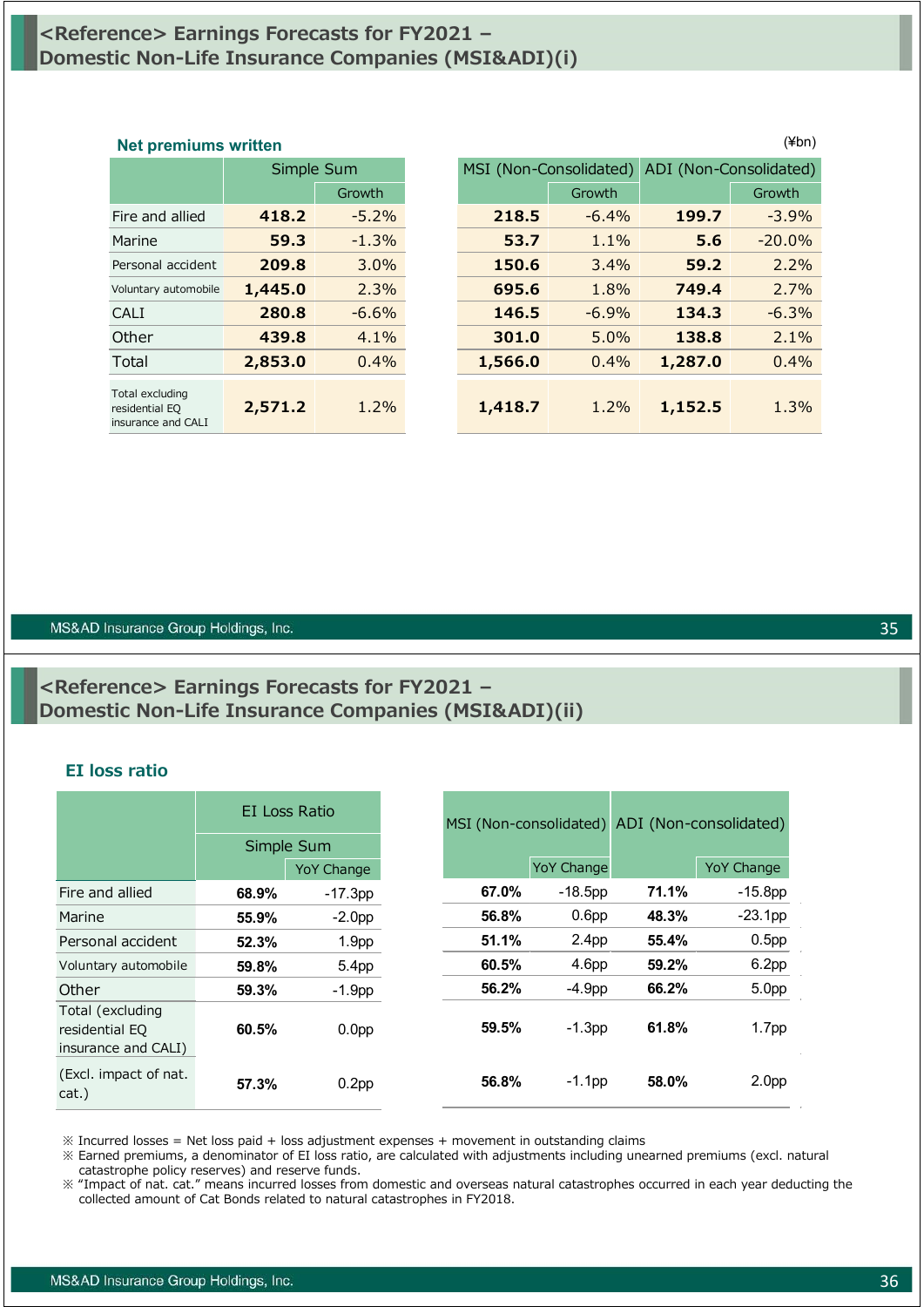# **<Reference> MS Amlin's Forecast for FY2021 (Jan. – Dec. 2021)\*1**

- In FY2021, further improvement is expected in non-cat lines due to the elimination of the impact of the previous year's COVID-19 loss, higher rates, and an increase in the number of promising lines.
- As a result, underwriting profit is expected to increase by £337mn over 2020.
- Group Adjusted Profit is expected to increase by £421mn from 2020 to £156mn as a result of cost reductions and other measures, although investment profit is expected to decrease after the strong performance of stocks in fiscal 2020.

|                                                                                                                      |        |         | (£ mn)     |
|----------------------------------------------------------------------------------------------------------------------|--------|---------|------------|
|                                                                                                                      | FY2020 | FY2021  | (forecast) |
|                                                                                                                      |        |         | YoY        |
| Net Premiums Written                                                                                                 | 2,681  | 2,923   | 242        |
| Net Premiums Earned                                                                                                  | 2,937  | 2,848   | -89        |
| Incurred Losses (including loss<br>adjustment expenses)                                                              | 2,196  | 1,760   | -436       |
| Underwriting profit/loss                                                                                             | $-277$ | 60      | 337        |
| Investment profit/loss*2                                                                                             | 144    | 99      | $-45$      |
| Non-operating profit/loss*3                                                                                          | -99    | $-87$   | 12         |
| Net income/loss after tax                                                                                            | $-222$ | $79*^4$ | 301        |
| Group Adjusted Profit<br>(incl. impact of North American cold wave<br>recorded in FY2020 on a consolidated<br>basis) | $-265$ | 156     | 421        |

\*1 Total amount of MS Amlin companies.

\*2 MS Amlin adopts the accounting method where securities market value fluctuations are reflected in the profit-loss statement.

\*3 The main item of "Non-operating profit/loss" is expenses of non-insurance companies.

\*4 On a local (UK) management basis, includes the impact of the North American cold wave of February 2021.

MS&AD Insurance Group Holdings, Inc.

### **Abbreviations of company names used in this presentation**

- MS&AD Holdings : MS&AD Insurance Group Holdings, Inc.
- 
- 
- 
- 
- 
- 
- 

• MS&AD︓ MS&AD Insurance Group • Mitsui Sumitomo Insurance, MSI : Mitsui Sumitomo Insurance Co., Ltd. • Aioi Nissay Dowa Insurance, ADI : Aioi Nissay Dowa Insurance Co., Ltd. • Mitsui Direct General : Mitsui Direct General Insurance Co., Ltd. • MSI Aioi Life : Mitsui Sumitomo Aioi Life Insurance Co., Ltd. • MSI Primary Life : Mitsui Sumitomo Primary Life Insurance Co., Ltd. • MS Amlin : Sum of business segments including AUL,AAG,AISE and ACS AUL : MS Amlin Underwriting Limited AAG : MS Amlin AG AISE: MS Amlin Insurance SE ACS : MS Amlin Corporate Services Limited

• Challenger **Challenger Challenger Limited** • ReAssure **Reassure Group Plc,** currently Phoenix Group Holdings plc